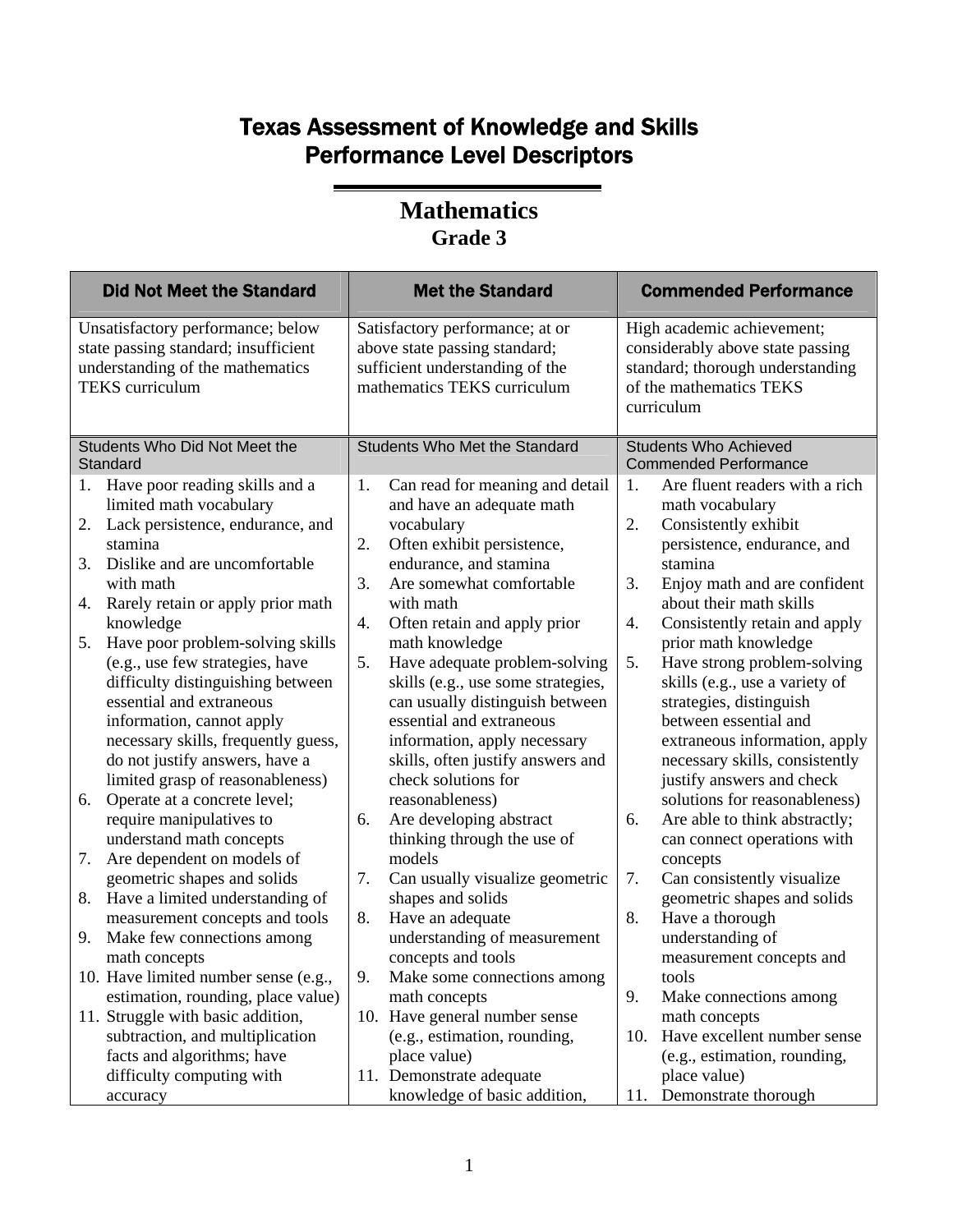| 12. Are often unable to recognize<br>patterns | subtraction, and multiplication<br>facts and algorithms; can<br>usually compute with accuracy<br>12. Can usually recognize and<br>extend patterns | knowledge of basic addition,<br>subtraction, and<br>multiplication facts and<br>algorithms; can consistently<br>compute with accuracy<br>12. Can easily recognize and<br>extend patterns |
|-----------------------------------------------|---------------------------------------------------------------------------------------------------------------------------------------------------|------------------------------------------------------------------------------------------------------------------------------------------------------------------------------------------|
|-----------------------------------------------|---------------------------------------------------------------------------------------------------------------------------------------------------|------------------------------------------------------------------------------------------------------------------------------------------------------------------------------------------|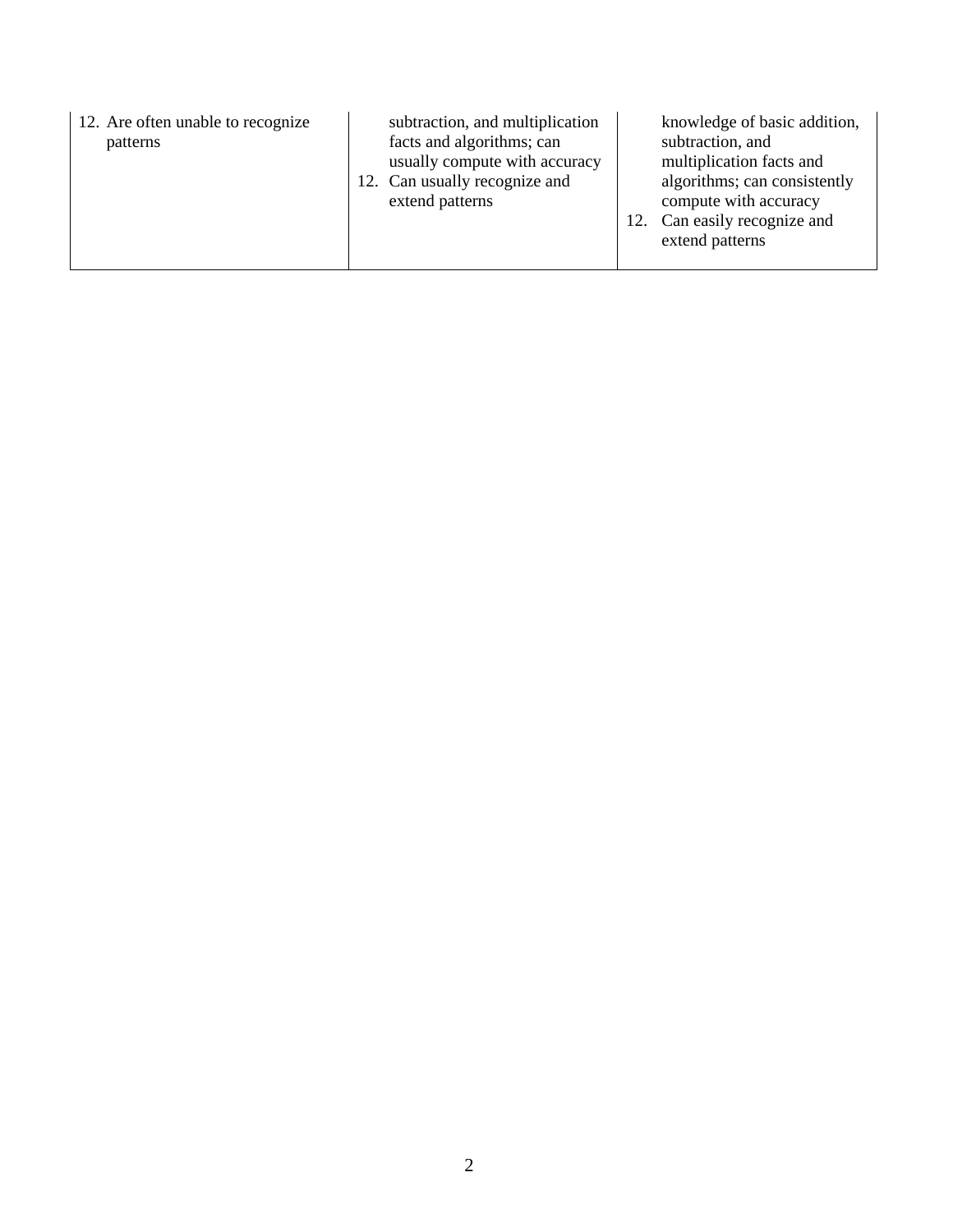| <b>Did Not Meet the Standard</b>                                                                                                                                                                                                                                                                                                                                                                                                                                                                                                                                                                                                                                                                                                                                                                                                                                                                                                                                                                                   | <b>Met the Standard</b>                                                                                                                                                                                                                                                                                                                                                                                                                                                                                                                                                                                                                                                                                                                                                                                                                                                                                  | <b>Commended Performance</b>                                                                                                                                                                                                                                                                                                                                                                                                                                                                                                                                                                                                                                                                                                                                                                                                                                                                     |
|--------------------------------------------------------------------------------------------------------------------------------------------------------------------------------------------------------------------------------------------------------------------------------------------------------------------------------------------------------------------------------------------------------------------------------------------------------------------------------------------------------------------------------------------------------------------------------------------------------------------------------------------------------------------------------------------------------------------------------------------------------------------------------------------------------------------------------------------------------------------------------------------------------------------------------------------------------------------------------------------------------------------|----------------------------------------------------------------------------------------------------------------------------------------------------------------------------------------------------------------------------------------------------------------------------------------------------------------------------------------------------------------------------------------------------------------------------------------------------------------------------------------------------------------------------------------------------------------------------------------------------------------------------------------------------------------------------------------------------------------------------------------------------------------------------------------------------------------------------------------------------------------------------------------------------------|--------------------------------------------------------------------------------------------------------------------------------------------------------------------------------------------------------------------------------------------------------------------------------------------------------------------------------------------------------------------------------------------------------------------------------------------------------------------------------------------------------------------------------------------------------------------------------------------------------------------------------------------------------------------------------------------------------------------------------------------------------------------------------------------------------------------------------------------------------------------------------------------------|
| Unsatisfactory performance; below<br>state passing standard; insufficient<br>understanding of the mathematics<br><b>TEKS</b> curriculum                                                                                                                                                                                                                                                                                                                                                                                                                                                                                                                                                                                                                                                                                                                                                                                                                                                                            | Satisfactory performance; at or above<br>state passing standard; sufficient<br>understanding of the mathematics<br><b>TEKS</b> curriculum                                                                                                                                                                                                                                                                                                                                                                                                                                                                                                                                                                                                                                                                                                                                                                | High academic achievement;<br>considerably above state passing<br>standard; thorough understanding<br>of the mathematics TEKS<br>curriculum                                                                                                                                                                                                                                                                                                                                                                                                                                                                                                                                                                                                                                                                                                                                                      |
| Students Who Did Not Meet the<br>Standard                                                                                                                                                                                                                                                                                                                                                                                                                                                                                                                                                                                                                                                                                                                                                                                                                                                                                                                                                                          | <b>Students Who Met the Standard</b>                                                                                                                                                                                                                                                                                                                                                                                                                                                                                                                                                                                                                                                                                                                                                                                                                                                                     | <b>Students Who Achieved</b><br><b>Commended Performance</b>                                                                                                                                                                                                                                                                                                                                                                                                                                                                                                                                                                                                                                                                                                                                                                                                                                     |
| Have poor reading skills and a<br>1.<br>limited math vocabulary<br>Lack persistence, endurance, and<br>2.<br>stamina<br>Dislike and are uncomfortable<br>3.<br>with math<br>Rarely retain or apply prior math<br>4.<br>knowledge<br>Have poor problem-solving skills<br>5.<br>(e.g., use few strategies, have<br>difficulty distinguishing between<br>essential and extraneous<br>information, cannot apply<br>necessary skills, frequently guess,<br>do not justify answers, have a<br>limited grasp of reasonableness)<br>Operate at a concrete level;<br>6.<br>require manipulatives to<br>understand math concepts<br>Are dependent on models of<br>7.<br>geometric shapes and solids<br>Have a limited understanding of<br>8.<br>measurement concepts and tools<br>Make few connections among<br>9.<br>math concepts<br>10. Have limited number sense (e.g.,<br>estimation, rounding, place value)<br>11. Struggle with basic addition,<br>subtraction, multiplication, and<br>division facts and algorithms; | Can read for meaning and detail<br>1.<br>and have an adequate math<br>vocabulary<br>Often exhibit persistence,<br>2.<br>endurance, and stamina<br>3.<br>Are somewhat comfortable with<br>math<br>4.<br>Often retain and apply prior<br>math knowledge<br>Have adequate problem-solving<br>5.<br>skills (e.g., use some strategies,<br>can usually distinguish between<br>essential and extraneous<br>information, apply necessary<br>skills, often justify answers and<br>check solutions for<br>reasonableness)<br>Are developing abstract thinking<br>6.<br>through the use of models<br>7.<br>Can usually visualize geometric<br>shapes and solids<br>Have an adequate understanding<br>8.<br>of measurement concepts and<br>tools<br>9.<br>Make some connections among<br>math concepts<br>10. Have general number sense<br>(e.g., estimation, rounding, place<br>value)<br>11. Demonstrate adequate | Are fluent readers with a rich<br>1.<br>math vocabulary<br>Consistently exhibit<br>2.<br>persistence, endurance, and<br>stamina<br>3.<br>Enjoy math and are confident<br>about their math skills<br>Consistently retain and apply<br>4.<br>prior math knowledge<br>Have strong problem-solving<br>5.<br>skills (e.g., use a variety of<br>strategies, distinguish between<br>essential and extraneous<br>information, apply necessary<br>skills, consistently justify<br>answers and check solutions<br>for reasonableness)<br>Are able to think abstractly;<br>6.<br>can connect operations with<br>concepts<br>7.<br>Can consistently visualize<br>geometric shapes and solids<br>Have a thorough<br>8.<br>understanding of measurement<br>concepts and tools<br>9. Make connections among math<br>concepts<br>10. Have excellent number sense<br>(e.g., estimation, rounding,<br>place value) |
| have difficulty computing with<br>accuracy                                                                                                                                                                                                                                                                                                                                                                                                                                                                                                                                                                                                                                                                                                                                                                                                                                                                                                                                                                         | knowledge of basic addition,<br>subtraction, multiplication, and                                                                                                                                                                                                                                                                                                                                                                                                                                                                                                                                                                                                                                                                                                                                                                                                                                         | 11. Demonstrate thorough<br>knowledge of basic addition,                                                                                                                                                                                                                                                                                                                                                                                                                                                                                                                                                                                                                                                                                                                                                                                                                                         |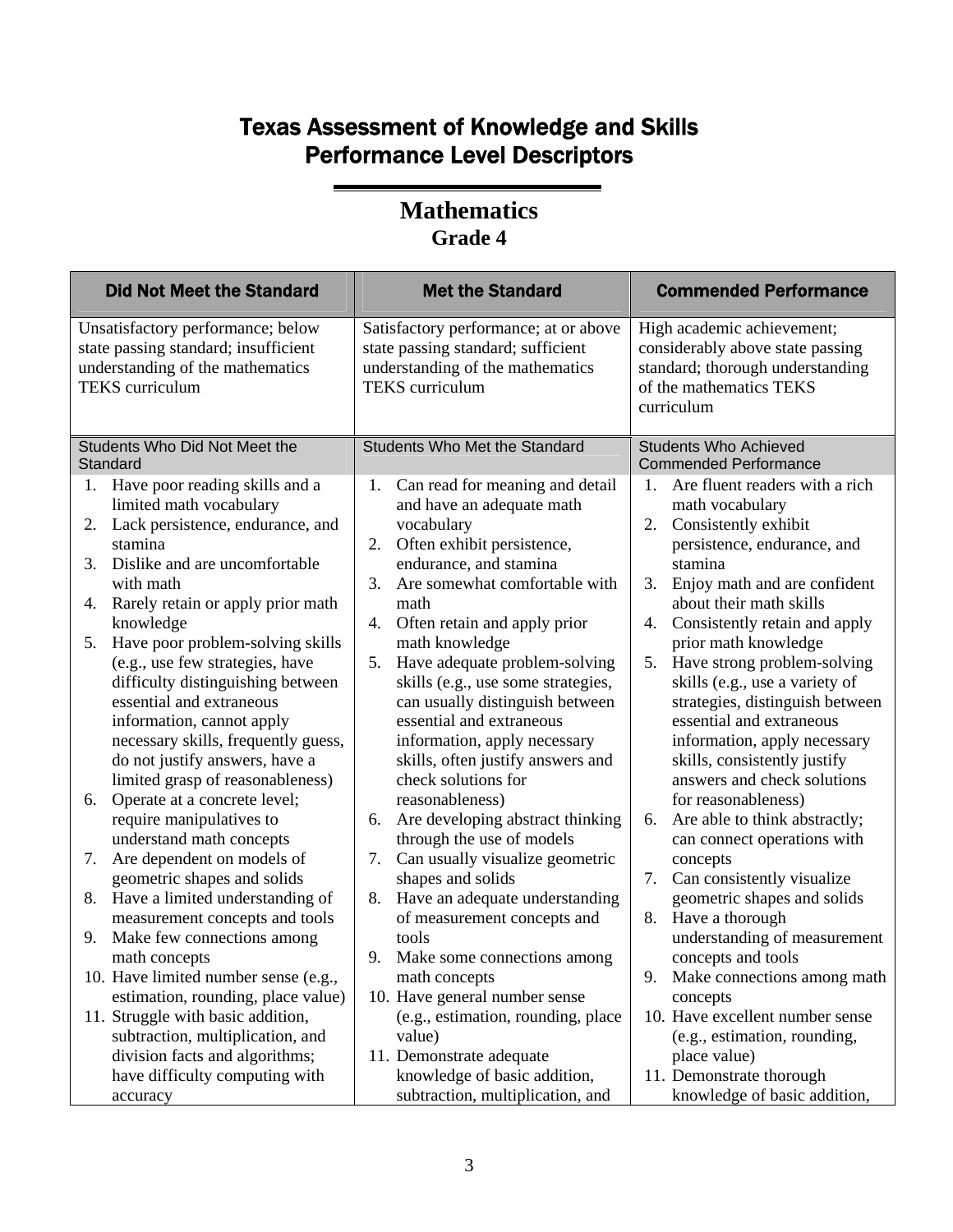| 12. Are often unable to recognize<br>patterns | division facts and algorithms;<br>can usually compute with   | subtraction, multiplication, and<br>division facts and algorithms;        |
|-----------------------------------------------|--------------------------------------------------------------|---------------------------------------------------------------------------|
|                                               | accuracy<br>12. Can usually recognize and<br>extend patterns | can consistently compute with<br>accuracy<br>12. Can easily recognize and |
|                                               |                                                              | extend patterns                                                           |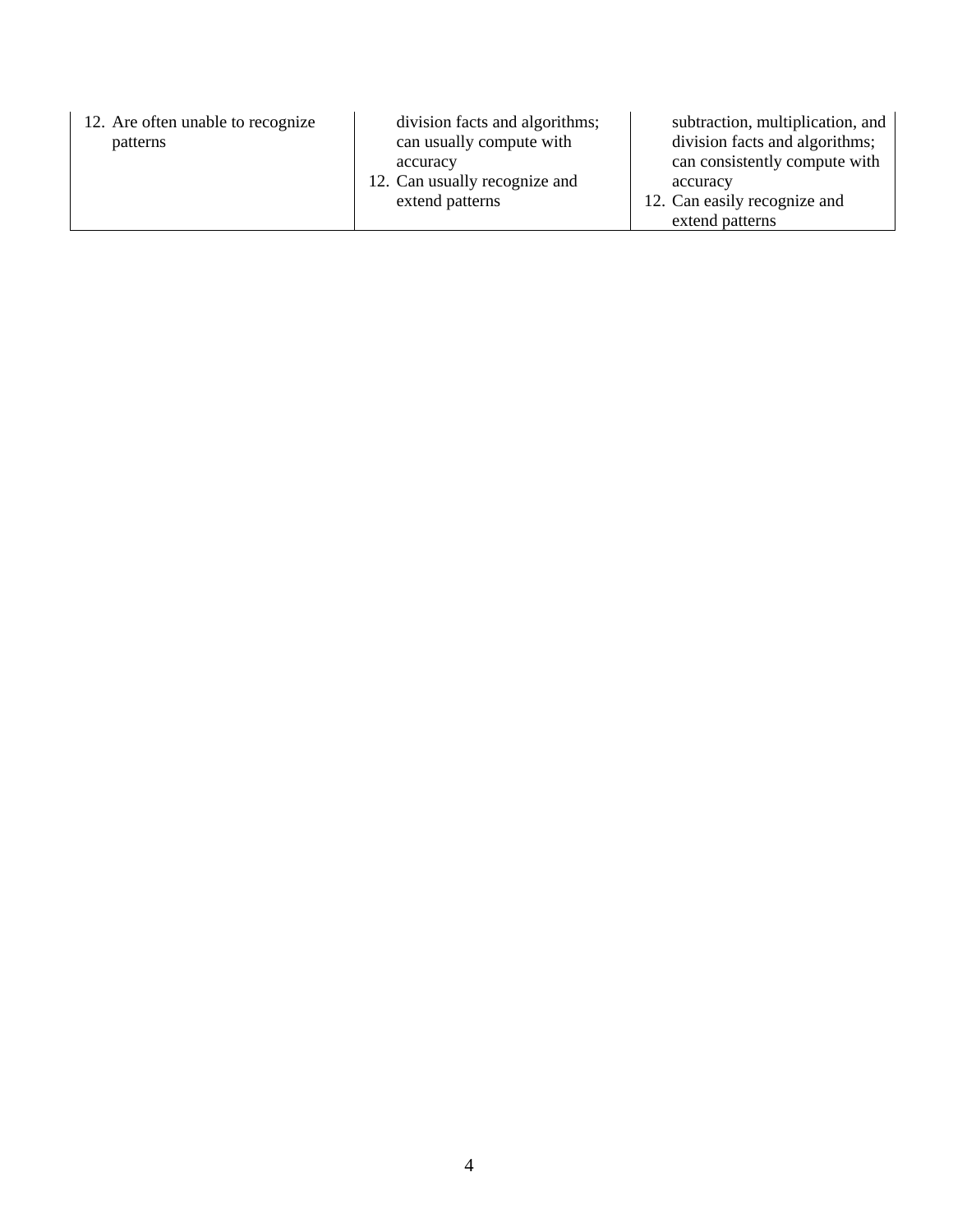| <b>Did Not Meet the Standard</b>                                                                                                        | <b>Met the Standard</b>                                                                                                                   | <b>Commended Performance</b>                                                                                                                |
|-----------------------------------------------------------------------------------------------------------------------------------------|-------------------------------------------------------------------------------------------------------------------------------------------|---------------------------------------------------------------------------------------------------------------------------------------------|
| Unsatisfactory performance; below<br>state passing standard; insufficient<br>understanding of the mathematics<br><b>TEKS</b> curriculum | Satisfactory performance; at or above<br>state passing standard; sufficient<br>understanding of the mathematics<br><b>TEKS</b> curriculum | High academic achievement;<br>considerably above state passing<br>standard; thorough understanding<br>of the mathematics TEKS<br>curriculum |
| Students Who Did Not Meet the<br>Standard                                                                                               | <b>Students Who Met the Standard</b>                                                                                                      | <b>Students Who Achieved</b><br><b>Commended Performance</b>                                                                                |
| Have poor reading skills and a<br>1.<br>limited math vocabulary<br>Lack persistence, endurance, and<br>2.                               | Can read for meaning and detail<br>1.<br>and have an adequate math<br>vocabulary                                                          | Are fluent readers with a rich<br>1.<br>math vocabulary<br>Consistently exhibit<br>2.                                                       |
| stamina<br>Dislike and are uncomfortable<br>3.<br>with math                                                                             | Often exhibit persistence,<br>2.<br>endurance, and stamina<br>Are somewhat comfortable with<br>3.                                         | persistence, endurance, and<br>stamina<br>3.<br>Enjoy math and are confident                                                                |
| Rarely retain or apply prior math                                                                                                       | math                                                                                                                                      | about their math skills                                                                                                                     |
| 4.                                                                                                                                      | Often retain and apply prior                                                                                                              | Consistently retain and apply                                                                                                               |
| knowledge                                                                                                                               | 4.                                                                                                                                        | 4.                                                                                                                                          |
| Have poor problem-solving skills                                                                                                        | math knowledge                                                                                                                            | prior math knowledge                                                                                                                        |
| 5.                                                                                                                                      | Have adequate problem-solving                                                                                                             | Have strong problem-solving                                                                                                                 |
| (e.g., use few strategies, have                                                                                                         | 5.                                                                                                                                        | 5.                                                                                                                                          |
| difficulty distinguishing between                                                                                                       | skills (e.g., use some strategies,                                                                                                        | skills (e.g., use a variety of                                                                                                              |
| essential and extraneous                                                                                                                | can usually distinguish between                                                                                                           | strategies, distinguish between                                                                                                             |
| information, cannot apply                                                                                                               | essential and extraneous                                                                                                                  | essential and extraneous                                                                                                                    |
| necessary skills, frequently guess,                                                                                                     | information, apply necessary                                                                                                              | information, apply necessary                                                                                                                |
| do not justify answers, have a                                                                                                          | skills, often justify answers and                                                                                                         | skills, consistently justify                                                                                                                |
| limited grasp of reasonableness)                                                                                                        | check solutions for                                                                                                                       | answers and check solutions                                                                                                                 |
| Operate at a concrete level;                                                                                                            | reasonableness)                                                                                                                           | for reasonableness)                                                                                                                         |
| 6.                                                                                                                                      | Are developing abstract thinking                                                                                                          | Are able to think abstractly;                                                                                                               |
| require manipulatives to                                                                                                                | 6.                                                                                                                                        | 6.                                                                                                                                          |
| understand math concepts                                                                                                                | through the use of models                                                                                                                 | can connect operations with                                                                                                                 |
| Are dependent on models of                                                                                                              | Can usually visualize geometric                                                                                                           | concepts                                                                                                                                    |
| 7.                                                                                                                                      | 7.                                                                                                                                        | 7.                                                                                                                                          |
| geometric shapes and solids                                                                                                             | shapes and solids                                                                                                                         | Can consistently visualize                                                                                                                  |
| Have a limited understanding of                                                                                                         | Have an adequate understanding                                                                                                            | geometric shapes and solids                                                                                                                 |
| 8.                                                                                                                                      | 8.                                                                                                                                        | Have a thorough                                                                                                                             |
| measurement concepts and tools                                                                                                          | of measurement concepts and                                                                                                               | 8.                                                                                                                                          |
| Make few connections among<br>9.<br>math concepts                                                                                       | tools<br>9. Make some connections among                                                                                                   | understanding of measurement<br>concepts and tools                                                                                          |
| 10. Have limited number sense (e.g.,                                                                                                    | math concepts                                                                                                                             | 9. Make connections among math                                                                                                              |
| estimation, rounding, fractions,                                                                                                        | 10. Have general number sense                                                                                                             | concepts                                                                                                                                    |
| decimals)                                                                                                                               | (e.g., estimation, rounding,                                                                                                              | 10. Have excellent number sense                                                                                                             |
| 11. Struggle with basic addition,                                                                                                       | fractions, decimals)                                                                                                                      | (e.g., estimation, rounding,                                                                                                                |
| subtraction, multiplication, and                                                                                                        | 11. Demonstrate adequate                                                                                                                  | fractions, decimals)                                                                                                                        |
| division facts and algorithms;                                                                                                          | knowledge of basic addition,                                                                                                              | 11. Demonstrate thorough                                                                                                                    |
| have difficulty computing with                                                                                                          | subtraction, multiplication, and                                                                                                          | knowledge of basic addition,                                                                                                                |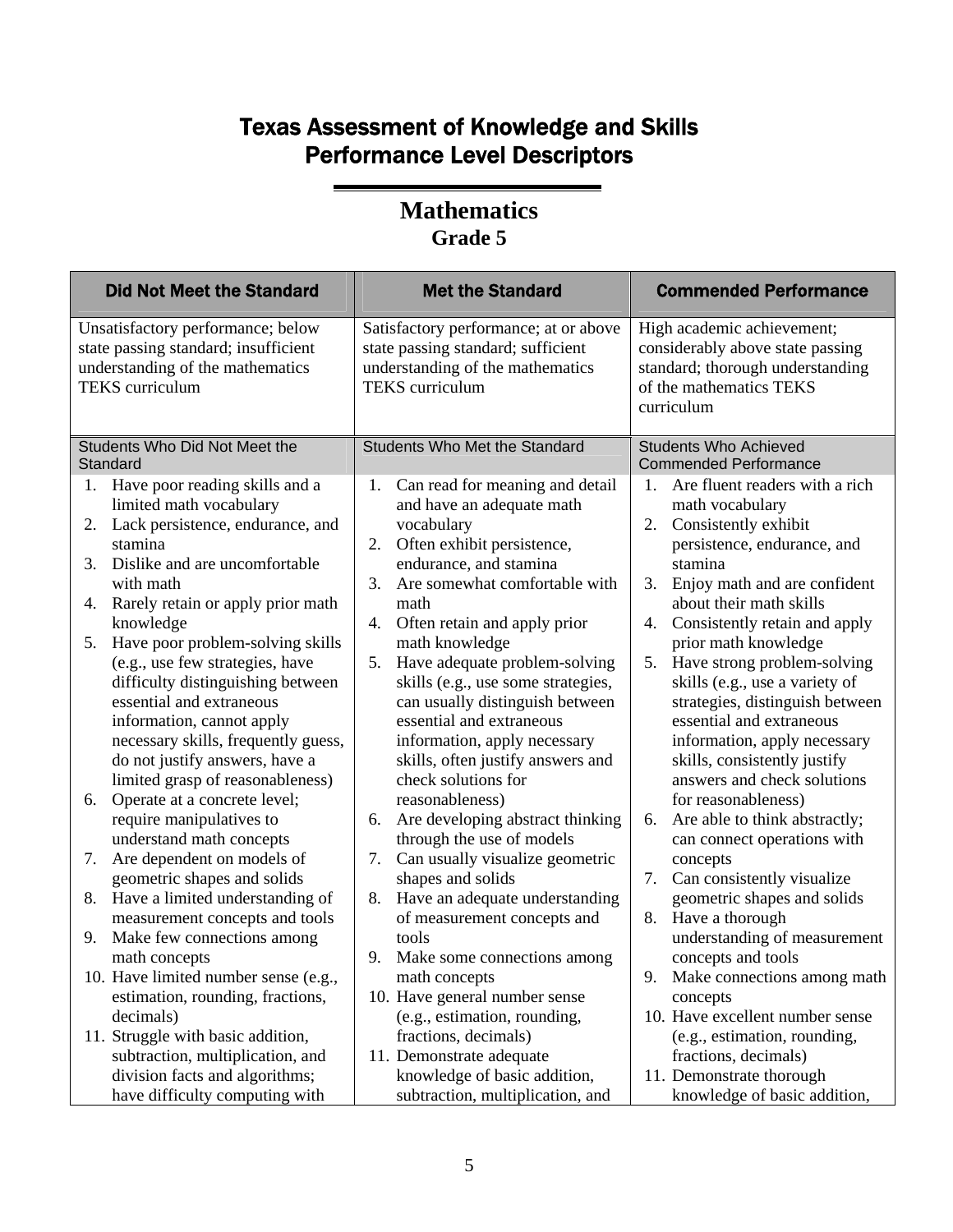| division facts and algorithms;<br>accuracy<br>12. Can recognize simple patterns<br>can usually compute with<br>accuracy<br>12. Can usually recognize and<br>accuracy<br>12. Can easily recognize and<br>extend patterns<br>extend patterns | subtraction, multiplication, and<br>division facts and algorithms;<br>can consistently compute with |
|--------------------------------------------------------------------------------------------------------------------------------------------------------------------------------------------------------------------------------------------|-----------------------------------------------------------------------------------------------------|
|--------------------------------------------------------------------------------------------------------------------------------------------------------------------------------------------------------------------------------------------|-----------------------------------------------------------------------------------------------------|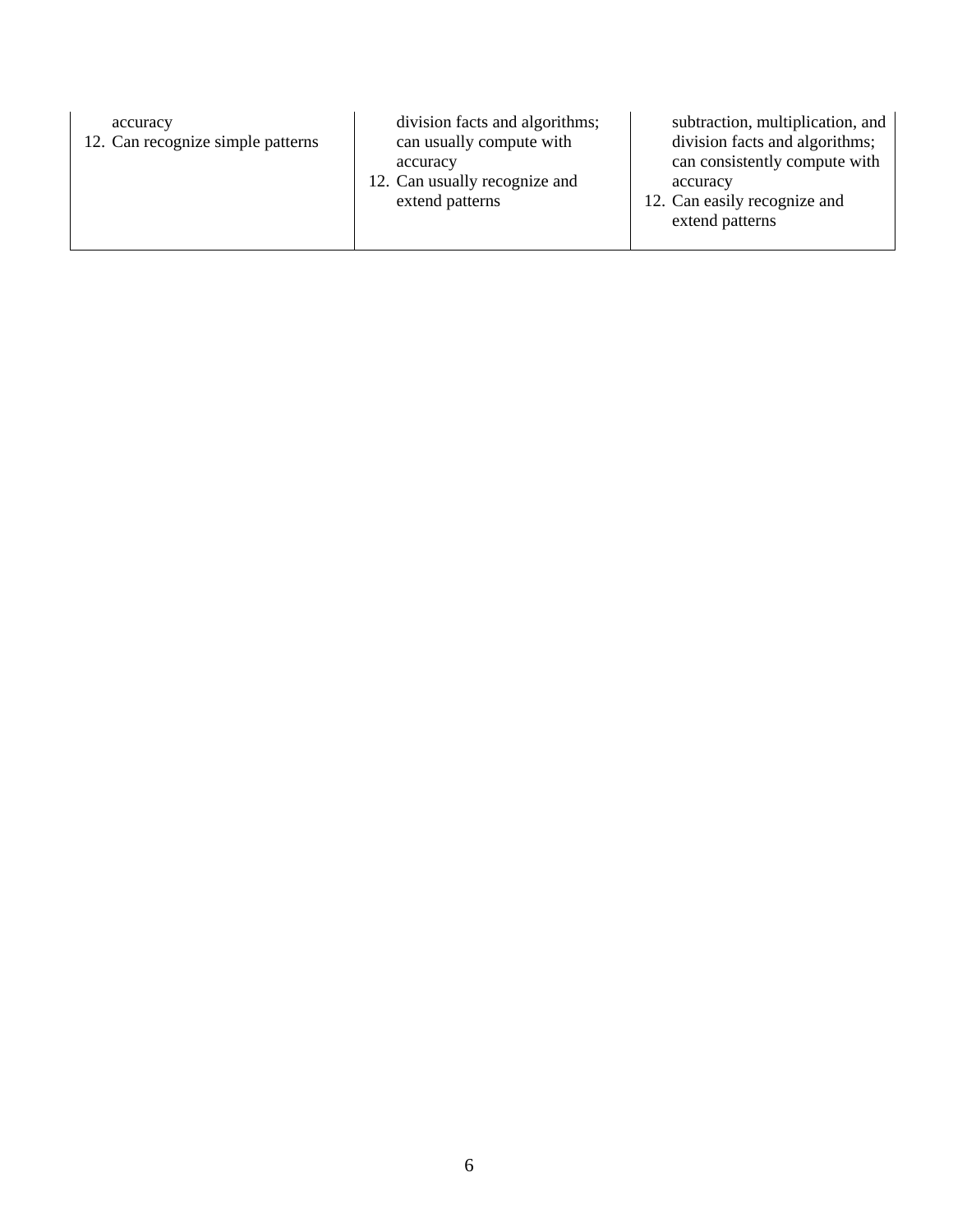|                                         | <b>Did Not Meet the Standard</b>                                                                                                                                                                                                                                                                                                                                                                                                                                                                                                                        |                      | <b>Met the Standard</b>                                                                                                                                                                                                                                                                                                                                                                                                                                                                                            |                            | <b>Commended Performance</b>                                                                                                                                                                                                                                                                                                                                                                                                                                                                                 |
|-----------------------------------------|---------------------------------------------------------------------------------------------------------------------------------------------------------------------------------------------------------------------------------------------------------------------------------------------------------------------------------------------------------------------------------------------------------------------------------------------------------------------------------------------------------------------------------------------------------|----------------------|--------------------------------------------------------------------------------------------------------------------------------------------------------------------------------------------------------------------------------------------------------------------------------------------------------------------------------------------------------------------------------------------------------------------------------------------------------------------------------------------------------------------|----------------------------|--------------------------------------------------------------------------------------------------------------------------------------------------------------------------------------------------------------------------------------------------------------------------------------------------------------------------------------------------------------------------------------------------------------------------------------------------------------------------------------------------------------|
| <b>TEKS</b> curriculum                  | Unsatisfactory performance; below<br>state passing standard; insufficient<br>understanding of the mathematics                                                                                                                                                                                                                                                                                                                                                                                                                                           |                      | Satisfactory performance; at or above<br>state passing standard; sufficient<br>understanding of the mathematics<br><b>TEKS</b> curriculum                                                                                                                                                                                                                                                                                                                                                                          |                            | High academic achievement;<br>considerably above state passing<br>standard; thorough understanding<br>of the mathematics TEKS<br>curriculum                                                                                                                                                                                                                                                                                                                                                                  |
| Standard                                | Students Who Did Not Meet the                                                                                                                                                                                                                                                                                                                                                                                                                                                                                                                           |                      | <b>Students Who Met the Standard</b>                                                                                                                                                                                                                                                                                                                                                                                                                                                                               |                            | <b>Students Who Achieved</b><br><b>Commended Performance</b>                                                                                                                                                                                                                                                                                                                                                                                                                                                 |
| 1.                                      | Have poor reading skills and a<br>limited math vocabulary                                                                                                                                                                                                                                                                                                                                                                                                                                                                                               | 1.                   | Can read for meaning and detail<br>and have an adequate math                                                                                                                                                                                                                                                                                                                                                                                                                                                       | 1.                         | Are fluent readers with a rich<br>math vocabulary                                                                                                                                                                                                                                                                                                                                                                                                                                                            |
| 2.<br>stamina                           | Lack persistence, endurance, and                                                                                                                                                                                                                                                                                                                                                                                                                                                                                                                        | 2.                   | vocabulary<br>Often exhibit persistence,                                                                                                                                                                                                                                                                                                                                                                                                                                                                           | 2.                         | Consistently exhibit<br>persistence, endurance, and                                                                                                                                                                                                                                                                                                                                                                                                                                                          |
| 3.<br>with math                         | Dislike and are uncomfortable                                                                                                                                                                                                                                                                                                                                                                                                                                                                                                                           | 3.                   | endurance, and stamina<br>Are somewhat comfortable with                                                                                                                                                                                                                                                                                                                                                                                                                                                            | 3.                         | stamina<br>Enjoy math and are confident                                                                                                                                                                                                                                                                                                                                                                                                                                                                      |
| 4.                                      | Rarely retain or apply prior math                                                                                                                                                                                                                                                                                                                                                                                                                                                                                                                       |                      | math                                                                                                                                                                                                                                                                                                                                                                                                                                                                                                               |                            | about their math skills                                                                                                                                                                                                                                                                                                                                                                                                                                                                                      |
| knowledge<br>5.<br>6.<br>7.<br>8.<br>9. | Have poor problem-solving skills<br>(e.g., use few strategies, have<br>difficulty distinguishing between<br>essential and extraneous<br>information, cannot apply<br>necessary skills, frequently guess,<br>do not justify answers, have a<br>limited grasp of reasonableness)<br>Operate at a concrete level; have<br>difficulty with abstract thinking<br>(e.g., algebraic reasoning)<br>Are dependent on models of<br>geometric shapes and solids<br>Have a limited understanding of<br>measurement concepts and tools<br>Make few connections among | 5.<br>6.<br>7.<br>8. | 4. Often retain and apply prior<br>math knowledge<br>Have adequate problem-solving<br>skills (e.g., use some strategies,<br>can usually distinguish between<br>essential and extraneous<br>information, apply necessary<br>skills, often justify answers and<br>check solutions for<br>reasonableness)<br>Demonstrate adequate abstract<br>thinking skills (e.g., algebraic<br>reasoning)<br>Can usually visualize geometric<br>shapes and solids<br>Have an adequate understanding<br>of measurement concepts and | 4.<br>5.<br>6.<br>7.<br>8. | Consistently retain and apply<br>prior math knowledge<br>Have strong problem-solving<br>skills (e.g., use a variety of<br>strategies, distinguish between<br>essential and extraneous<br>information, apply necessary<br>skills, consistently justify<br>answers and check solutions<br>for reasonableness)<br>Demonstrate strong abstract<br>thinking skills (e.g., algebraic<br>reasoning)<br>Can consistently visualize<br>geometric shapes and solids<br>Have a thorough<br>understanding of measurement |
| math concepts                           | 10. Have limited number sense (e.g.,<br>estimation, fractions, decimals,                                                                                                                                                                                                                                                                                                                                                                                                                                                                                |                      | tools<br>9. Make some connections among<br>math concepts                                                                                                                                                                                                                                                                                                                                                                                                                                                           |                            | concepts and tools<br>9. Make connections among math<br>concepts                                                                                                                                                                                                                                                                                                                                                                                                                                             |
| percents)                               | 11. Struggle with basic addition,<br>subtraction, multiplication, and<br>division facts and algorithms;<br>have difficulty computing with                                                                                                                                                                                                                                                                                                                                                                                                               |                      | 10. Have general number sense<br>(e.g., estimation, fractions,<br>decimals, percents)<br>11. Demonstrate adequate<br>knowledge of basic addition,                                                                                                                                                                                                                                                                                                                                                                  |                            | 10. Have excellent number sense<br>(e.g., estimation, fractions,<br>decimals, percents)<br>11. Demonstrate thorough<br>knowledge of basic addition,                                                                                                                                                                                                                                                                                                                                                          |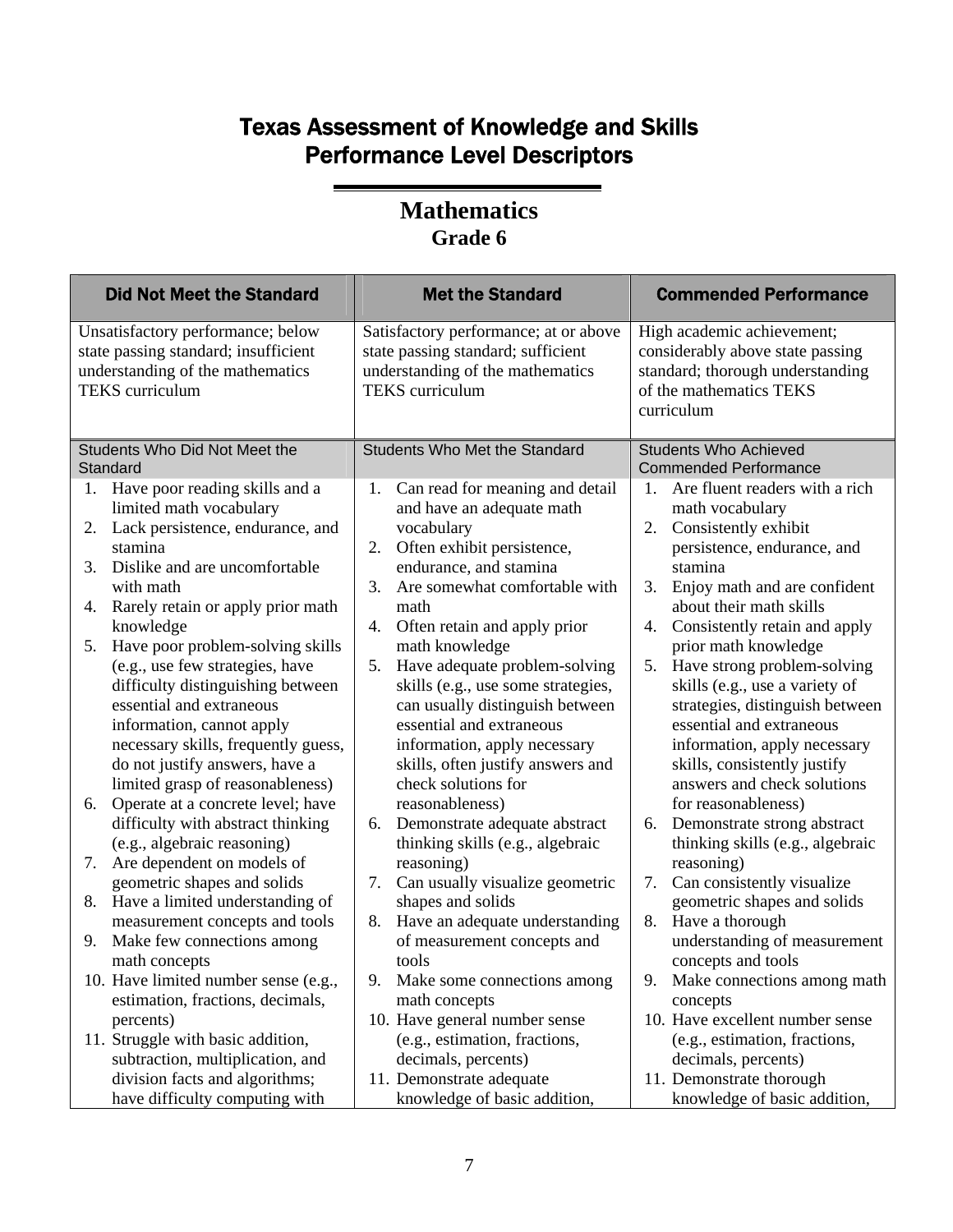| accuracy<br>12. Have a limited understanding of<br>proportions<br>13. Show limited understanding of<br>math symbols and formulas | subtraction, multiplication, and<br>division facts and algorithms;<br>can usually compute with<br>accuracy<br>12. Have an emerging<br>understanding of proportions<br>13. Show adequate understanding of<br>math symbols and formulas | subtraction, multiplication, and<br>division facts and algorithms;<br>can consistently compute with<br>accuracy<br>12. Understand proportions and<br>are developing proportional<br>reasoning skills<br>13. Show thorough understanding<br>of math symbols and formulas |
|----------------------------------------------------------------------------------------------------------------------------------|---------------------------------------------------------------------------------------------------------------------------------------------------------------------------------------------------------------------------------------|-------------------------------------------------------------------------------------------------------------------------------------------------------------------------------------------------------------------------------------------------------------------------|
|                                                                                                                                  |                                                                                                                                                                                                                                       |                                                                                                                                                                                                                                                                         |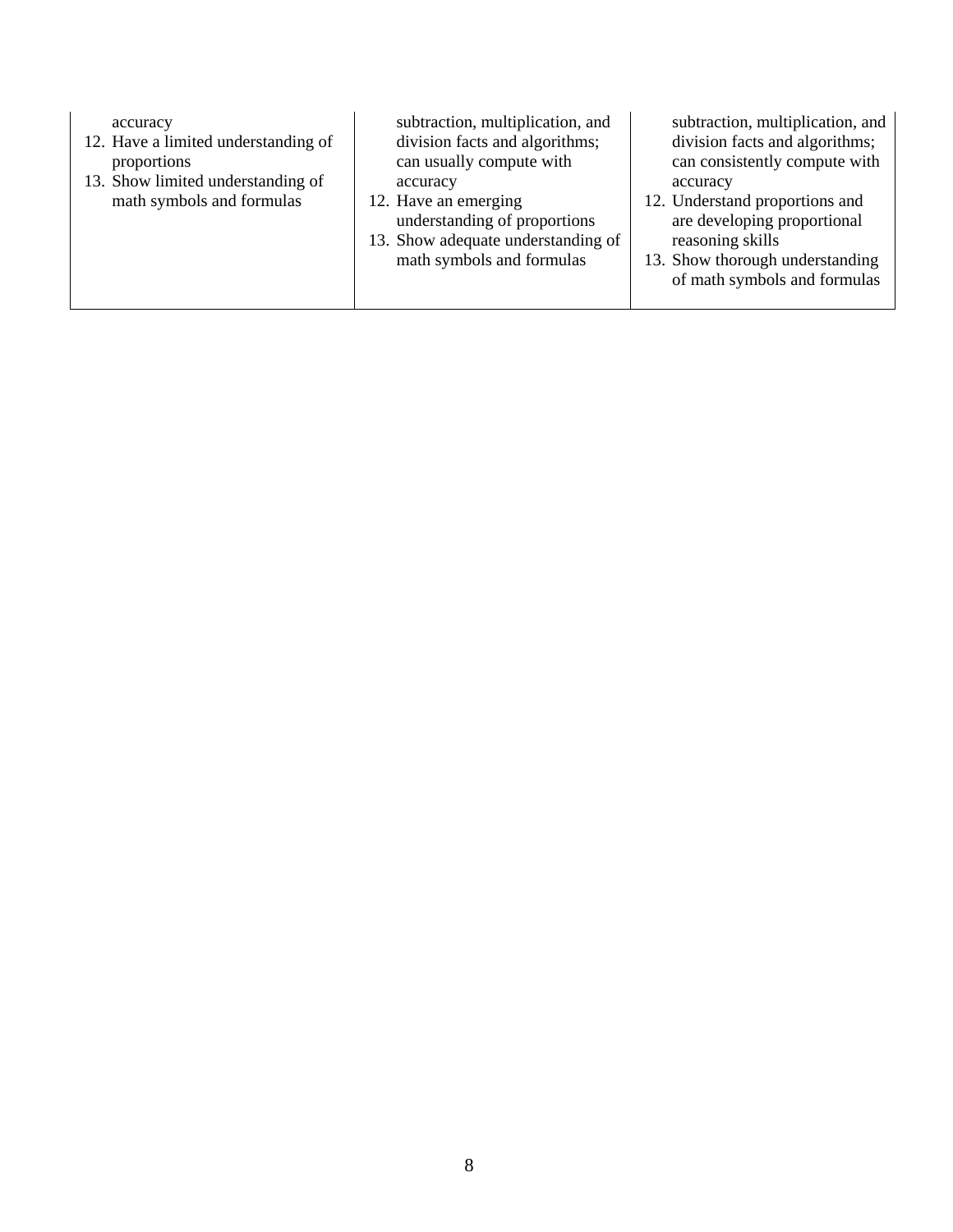| <b>Did Not Meet the Standard</b>                                                                                                                                                                                                                                                                                                                                                                                                                                                                                                                                                                                                                                                                                                                                                                                                                                                | <b>Met the Standard</b>                                                                                                                                                                                                                                                                                                                                                                                                                                                                                                                                                                                                                                                                                                                                                                 | <b>Commended Performance</b>                                                                                                                                                                                                                                                                                                                                                                                                                                                                                                                                                                                                                                                                                                                                                                           |
|---------------------------------------------------------------------------------------------------------------------------------------------------------------------------------------------------------------------------------------------------------------------------------------------------------------------------------------------------------------------------------------------------------------------------------------------------------------------------------------------------------------------------------------------------------------------------------------------------------------------------------------------------------------------------------------------------------------------------------------------------------------------------------------------------------------------------------------------------------------------------------|-----------------------------------------------------------------------------------------------------------------------------------------------------------------------------------------------------------------------------------------------------------------------------------------------------------------------------------------------------------------------------------------------------------------------------------------------------------------------------------------------------------------------------------------------------------------------------------------------------------------------------------------------------------------------------------------------------------------------------------------------------------------------------------------|--------------------------------------------------------------------------------------------------------------------------------------------------------------------------------------------------------------------------------------------------------------------------------------------------------------------------------------------------------------------------------------------------------------------------------------------------------------------------------------------------------------------------------------------------------------------------------------------------------------------------------------------------------------------------------------------------------------------------------------------------------------------------------------------------------|
| Unsatisfactory performance; below<br>state passing standard; insufficient<br>understanding of the mathematics<br><b>TEKS</b> curriculum                                                                                                                                                                                                                                                                                                                                                                                                                                                                                                                                                                                                                                                                                                                                         | Satisfactory performance; at or<br>above state passing standard;<br>sufficient understanding of the<br>mathematics TEKS curriculum                                                                                                                                                                                                                                                                                                                                                                                                                                                                                                                                                                                                                                                      | High academic achievement;<br>considerably above state passing<br>standard; thorough understanding<br>of the mathematics TEKS<br>curriculum                                                                                                                                                                                                                                                                                                                                                                                                                                                                                                                                                                                                                                                            |
| Students Who Did Not Meet the<br>Standard                                                                                                                                                                                                                                                                                                                                                                                                                                                                                                                                                                                                                                                                                                                                                                                                                                       | Students Who Met the Standard                                                                                                                                                                                                                                                                                                                                                                                                                                                                                                                                                                                                                                                                                                                                                           | <b>Students Who Achieved</b><br><b>Commended Performance</b>                                                                                                                                                                                                                                                                                                                                                                                                                                                                                                                                                                                                                                                                                                                                           |
| 1. Have poor reading skills and a<br>limited math vocabulary<br>Lack persistence, endurance, and<br>2.<br>stamina<br>Dislike and are uncomfortable<br>3.<br>with math<br>Rarely retain or apply prior math<br>4.<br>knowledge<br>Have poor problem-solving skills<br>5.<br>(e.g., use few strategies, have<br>difficulty distinguishing between<br>essential and extraneous<br>information, cannot apply<br>necessary skills, frequently guess,<br>do not justify answers, have a<br>limited grasp of reasonableness)<br>Operate at a concrete level; have<br>6.<br>difficulty with abstract thinking<br>(e.g., algebraic reasoning)<br>Are dependent on models of<br>7.<br>geometric shapes and solids<br>Have a limited understanding of<br>8.<br>measurement concepts and tools<br>Make few connections among<br>9.<br>math concepts<br>10. Have limited number sense (e.g., | Can read for meaning and<br>1.<br>detail and have an adequate<br>math vocabulary<br>Often exhibit persistence,<br>2.<br>endurance, and stamina<br>Are somewhat comfortable<br>3.<br>with math<br>Often retain and apply prior<br>4.<br>math knowledge<br>Have adequate problem-<br>5.<br>solving skills (e.g., use some<br>strategies, can usually<br>distinguish between essential<br>and extraneous information,<br>apply necessary skills, often<br>justify answers and check<br>solutions for reasonableness)<br>Demonstrate adequate abstract<br>6.<br>thinking skills (e.g., algebraic<br>reasoning)<br>Can usually visualize<br>7.<br>geometric shapes and solids<br>Have an adequate<br>8.<br>understanding of measurement<br>concepts and tools<br>9.<br>Make some connections | 1.<br>Are fluent readers with a rich<br>math vocabulary<br>Consistently exhibit<br>2.<br>persistence, endurance, and<br>stamina<br>3.<br>Enjoy math and are confident<br>about their math skills<br>Consistently retain and apply<br>4.<br>prior math knowledge<br>5.<br>Have strong problem-solving<br>skills (e.g., use a variety of<br>strategies, distinguish between<br>essential and extraneous<br>information, apply necessary<br>skills, consistently justify<br>answers and check solutions<br>for reasonableness)<br>Demonstrate strong abstract<br>6.<br>thinking skills (e.g., algebraic<br>reasoning)<br>Can consistently visualize<br>7.<br>geometric shapes and solids<br>8.<br>Have a thorough<br>understanding of measurement<br>concepts and tools<br>9. Make connections among math |
| estimation, fractions, decimals,<br>percents)<br>11. Struggle with basic addition,<br>subtraction, multiplication, and                                                                                                                                                                                                                                                                                                                                                                                                                                                                                                                                                                                                                                                                                                                                                          | among math concepts<br>10. Have general number sense<br>(e.g., estimation, fractions,<br>decimals, percents)                                                                                                                                                                                                                                                                                                                                                                                                                                                                                                                                                                                                                                                                            | concepts<br>10. Have excellent number sense<br>(e.g., estimation, fractions,<br>decimals, percents)                                                                                                                                                                                                                                                                                                                                                                                                                                                                                                                                                                                                                                                                                                    |
| division facts and algorithms;<br>have difficulty computing with                                                                                                                                                                                                                                                                                                                                                                                                                                                                                                                                                                                                                                                                                                                                                                                                                | 11. Demonstrate adequate<br>knowledge of basic addition,                                                                                                                                                                                                                                                                                                                                                                                                                                                                                                                                                                                                                                                                                                                                | 11. Demonstrate thorough<br>knowledge of basic addition,                                                                                                                                                                                                                                                                                                                                                                                                                                                                                                                                                                                                                                                                                                                                               |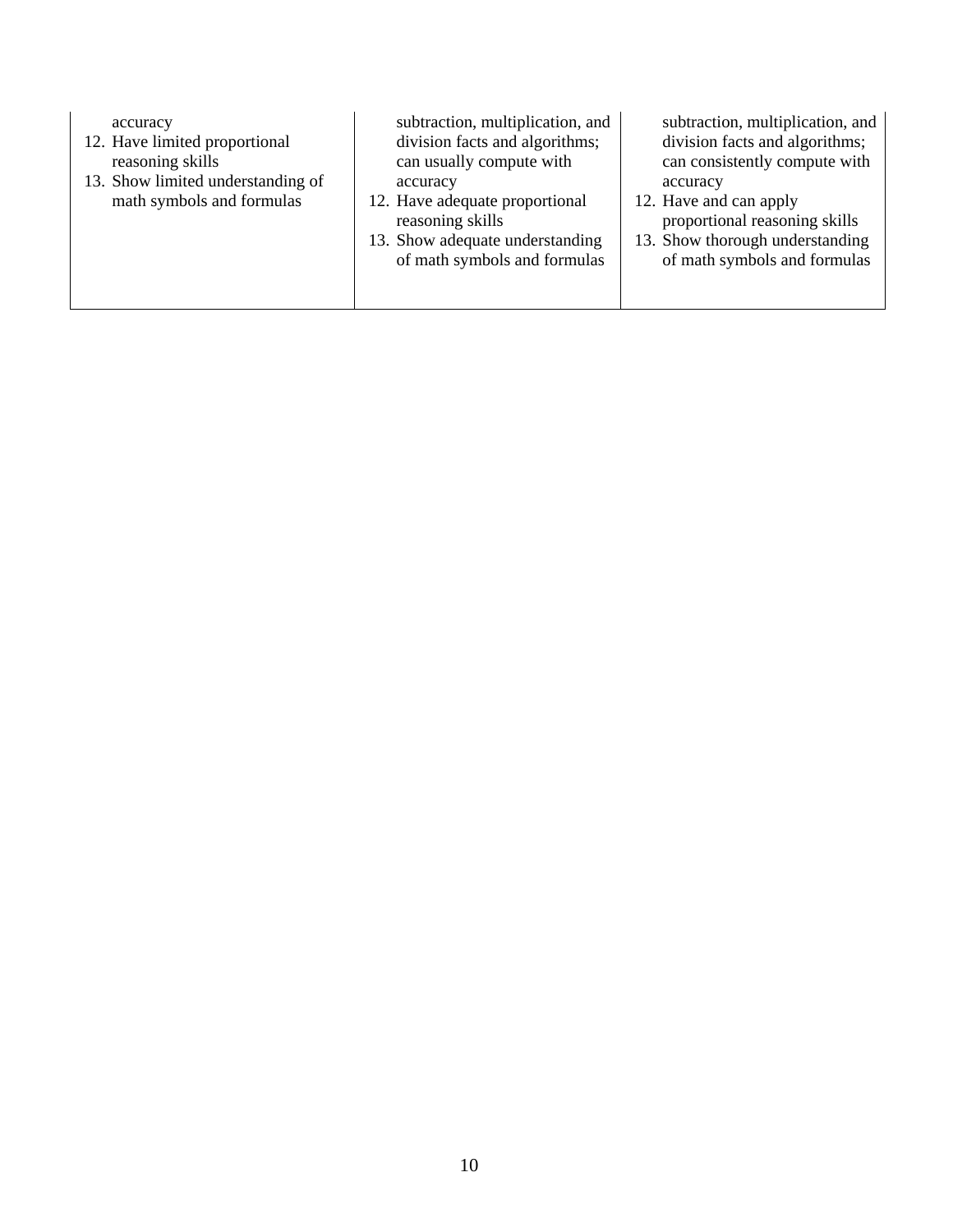| <b>Did Not Meet the Standard</b>                                                                                                                                                                                                                                                                                                                                                                                                                                                                                                                                                                                                                                                                           | <b>Met the Standard</b>                                                                                                                                                                                                                                                                                                                                                                                                                                                                                                                                                                                                                   | <b>Commended Performance</b>                                                                                                                                                                                                                                                                                                                                                                                                                                                                                                                                                                                                                           |
|------------------------------------------------------------------------------------------------------------------------------------------------------------------------------------------------------------------------------------------------------------------------------------------------------------------------------------------------------------------------------------------------------------------------------------------------------------------------------------------------------------------------------------------------------------------------------------------------------------------------------------------------------------------------------------------------------------|-------------------------------------------------------------------------------------------------------------------------------------------------------------------------------------------------------------------------------------------------------------------------------------------------------------------------------------------------------------------------------------------------------------------------------------------------------------------------------------------------------------------------------------------------------------------------------------------------------------------------------------------|--------------------------------------------------------------------------------------------------------------------------------------------------------------------------------------------------------------------------------------------------------------------------------------------------------------------------------------------------------------------------------------------------------------------------------------------------------------------------------------------------------------------------------------------------------------------------------------------------------------------------------------------------------|
| Unsatisfactory performance; below<br>state passing standard; insufficient<br>understanding of the mathematics<br><b>TEKS</b> curriculum                                                                                                                                                                                                                                                                                                                                                                                                                                                                                                                                                                    | Satisfactory performance; at or<br>above state passing standard;<br>sufficient understanding of the<br>mathematics TEKS curriculum                                                                                                                                                                                                                                                                                                                                                                                                                                                                                                        | High academic achievement;<br>considerably above state passing<br>standard; thorough understanding<br>of the mathematics TEKS<br>curriculum                                                                                                                                                                                                                                                                                                                                                                                                                                                                                                            |
| Students Who Did Not Meet the<br>Standard                                                                                                                                                                                                                                                                                                                                                                                                                                                                                                                                                                                                                                                                  | <b>Students Who Met the Standard</b>                                                                                                                                                                                                                                                                                                                                                                                                                                                                                                                                                                                                      | <b>Students Who Achieved</b><br><b>Commended Performance</b>                                                                                                                                                                                                                                                                                                                                                                                                                                                                                                                                                                                           |
| Have poor reading skills and a<br>1.<br>limited math vocabulary<br>Lack persistence, endurance, and<br>2.<br>stamina<br>Dislike and are uncomfortable<br>3.<br>with math<br>Rarely retain or apply prior math<br>4.<br>knowledge<br>Have poor problem-solving skills<br>5.<br>(e.g., use few strategies, have<br>difficulty distinguishing between<br>essential and extraneous<br>information, cannot apply<br>necessary skills, frequently guess,<br>do not justify answers, have a<br>limited grasp of reasonableness)<br>Operate at a concrete level; have<br>6.<br>difficulty with abstract thinking<br>(e.g., algebraic reasoning)<br>Are dependent on models of<br>7.<br>geometric shapes and solids | Can read for meaning and<br>1.<br>detail and have an adequate<br>math vocabulary<br>Often exhibit persistence,<br>2.<br>endurance, and stamina<br>Are somewhat comfortable<br>3.<br>with math<br>Often retain and apply prior<br>4.<br>math knowledge<br>Have adequate problem-<br>5.<br>solving skills (e.g., use some<br>strategies, can usually<br>distinguish between essential<br>and extraneous information,<br>apply necessary skills, often<br>justify answers and check<br>solutions for reasonableness)<br>Demonstrate adequate abstract<br>6.<br>thinking skills (e.g., algebraic<br>reasoning)<br>Can usually visualize<br>7. | Are fluent readers with a rich<br>1.<br>math vocabulary<br>Consistently exhibit<br>2.<br>persistence, endurance, and<br>stamina<br>3.<br>Enjoy math and are confident<br>about their math skills<br>Consistently retain and apply<br>4.<br>prior math knowledge<br>5.<br>Have strong problem-solving<br>skills (e.g., use a variety of<br>strategies, distinguish between<br>essential and extraneous<br>information, apply necessary<br>skills, consistently justify<br>answers and check solutions<br>for reasonableness)<br>Demonstrate strong abstract<br>6.<br>thinking skills (e.g., algebraic<br>reasoning)<br>Can consistently visualize<br>7. |
| Have a limited understanding of<br>8.                                                                                                                                                                                                                                                                                                                                                                                                                                                                                                                                                                                                                                                                      | geometric shapes and solids                                                                                                                                                                                                                                                                                                                                                                                                                                                                                                                                                                                                               | geometric shapes and solids                                                                                                                                                                                                                                                                                                                                                                                                                                                                                                                                                                                                                            |
| measurement concepts and tools<br>Make few connections among<br>9.<br>math concepts<br>10. Have limited number sense (e.g.,                                                                                                                                                                                                                                                                                                                                                                                                                                                                                                                                                                                | Have an adequate<br>8.<br>understanding of measurement<br>concepts and tools<br>9. Make some connections                                                                                                                                                                                                                                                                                                                                                                                                                                                                                                                                  | 8.<br>Have a thorough<br>understanding of measurement<br>concepts and tools<br>9. Make connections among math                                                                                                                                                                                                                                                                                                                                                                                                                                                                                                                                          |
| estimation, fractions, decimals,<br>percents)<br>11. Struggle with basic addition,<br>subtraction, multiplication, and<br>division facts and algorithms;<br>have difficulty computing with                                                                                                                                                                                                                                                                                                                                                                                                                                                                                                                 | among math concepts<br>10. Have general number sense<br>(e.g., estimation, fractions,<br>decimals, percents)<br>11. Demonstrate adequate<br>knowledge of basic addition,                                                                                                                                                                                                                                                                                                                                                                                                                                                                  | concepts<br>10. Have excellent number sense<br>(e.g., estimation, fractions,<br>decimals, percents)<br>11. Demonstrate thorough<br>knowledge of basic addition,                                                                                                                                                                                                                                                                                                                                                                                                                                                                                        |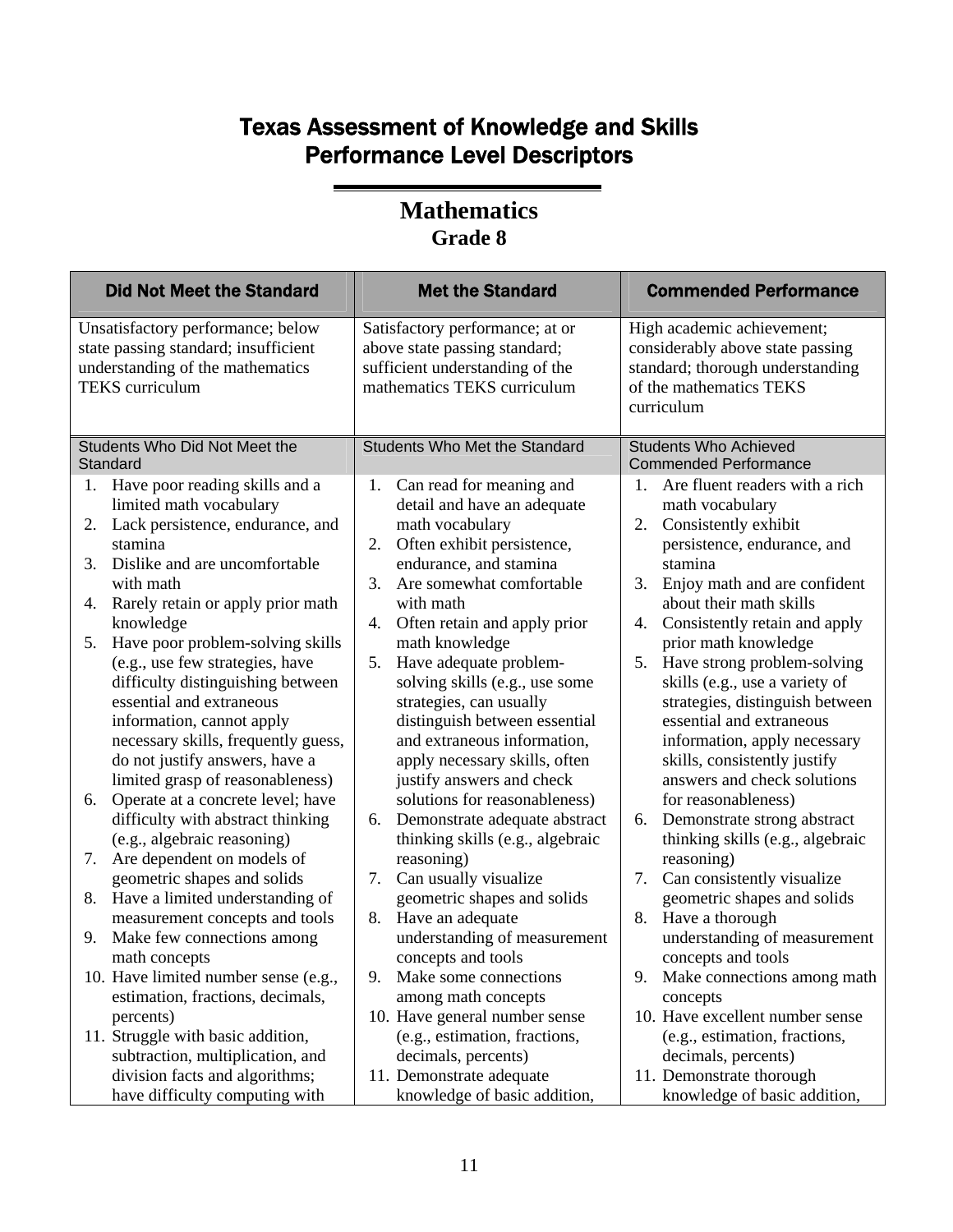| accuracy<br>12. Have limited proportional<br>reasoning skills<br>13. Show limited understanding of<br>math symbols and formulas<br>14. Have difficulty recognizing<br>multiple representations of linear<br>functions | subtraction, multiplication, and<br>division facts and algorithms;<br>can usually compute with<br>accuracy<br>12. Can apply proportional<br>reasoning skills to familiar<br>situations<br>13. Show adequate understanding<br>of math symbols and formulas<br>14. Have an emerging ability to<br>recognize multiple<br>representations of linear<br>functions | subtraction, multiplication, and<br>division facts and algorithms;<br>can consistently compute with<br>accuracy<br>12. Can apply proportional<br>reasoning skills to novel<br>situations<br>13. Show thorough understanding<br>of math symbols and formulas<br>14. Are able to recognize multiple<br>representations of linear<br>functions |
|-----------------------------------------------------------------------------------------------------------------------------------------------------------------------------------------------------------------------|--------------------------------------------------------------------------------------------------------------------------------------------------------------------------------------------------------------------------------------------------------------------------------------------------------------------------------------------------------------|---------------------------------------------------------------------------------------------------------------------------------------------------------------------------------------------------------------------------------------------------------------------------------------------------------------------------------------------|
|-----------------------------------------------------------------------------------------------------------------------------------------------------------------------------------------------------------------------|--------------------------------------------------------------------------------------------------------------------------------------------------------------------------------------------------------------------------------------------------------------------------------------------------------------------------------------------------------------|---------------------------------------------------------------------------------------------------------------------------------------------------------------------------------------------------------------------------------------------------------------------------------------------------------------------------------------------|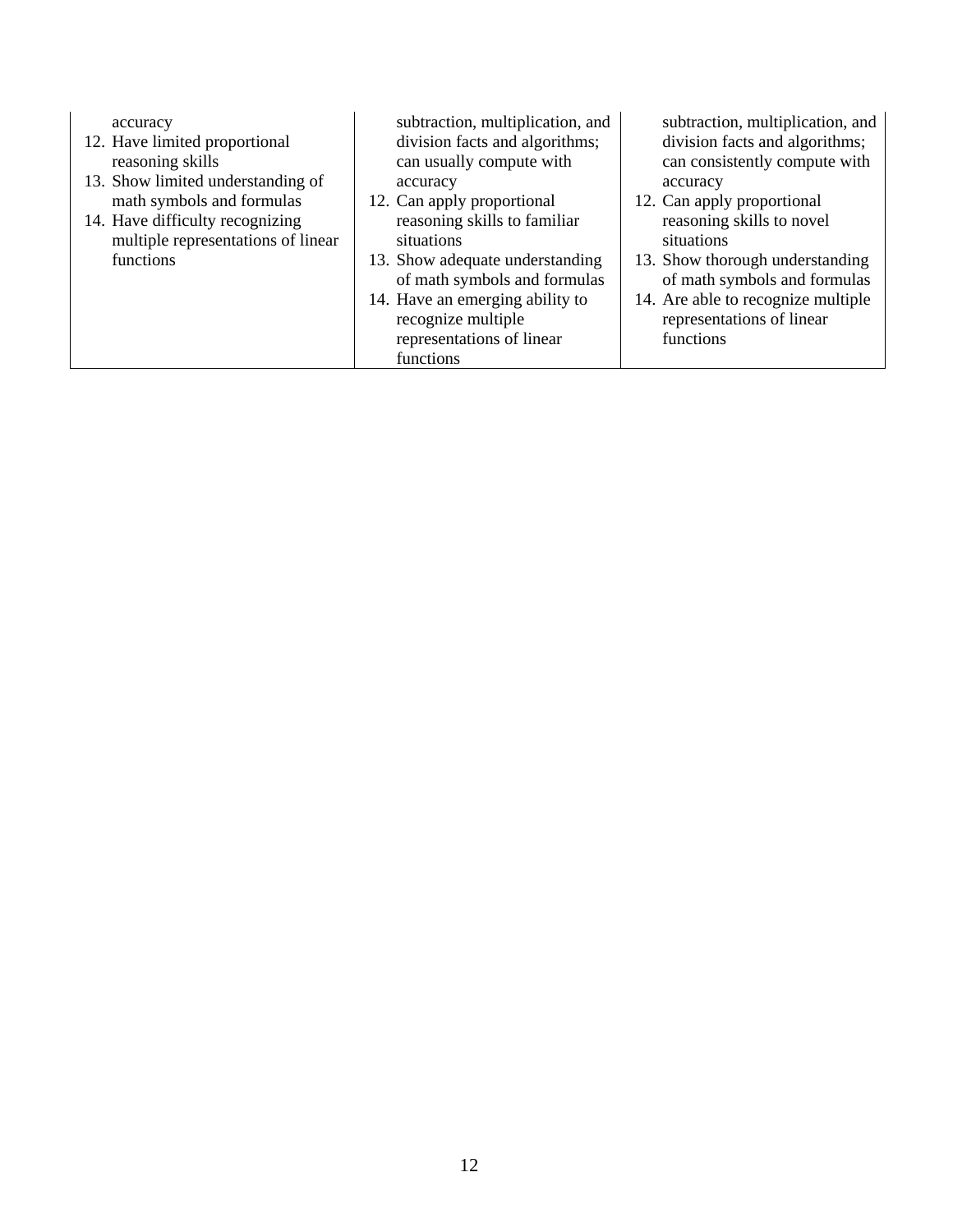| <b>Did Not Meet the Standard</b>                                                                                                                                                                                                                                                                                                                                                                                                                                                                                         | <b>Met the Standard</b>                                                                                                                                                                                                                                                                                                                                                                                                                                                          | <b>Commended Performance</b>                                                                                                                                                                                                                                                                                                                                                                                                                                                                         |
|--------------------------------------------------------------------------------------------------------------------------------------------------------------------------------------------------------------------------------------------------------------------------------------------------------------------------------------------------------------------------------------------------------------------------------------------------------------------------------------------------------------------------|----------------------------------------------------------------------------------------------------------------------------------------------------------------------------------------------------------------------------------------------------------------------------------------------------------------------------------------------------------------------------------------------------------------------------------------------------------------------------------|------------------------------------------------------------------------------------------------------------------------------------------------------------------------------------------------------------------------------------------------------------------------------------------------------------------------------------------------------------------------------------------------------------------------------------------------------------------------------------------------------|
| Unsatisfactory performance; below<br>state passing standard; insufficient<br>understanding of the mathematics<br><b>TEKS</b> curriculum                                                                                                                                                                                                                                                                                                                                                                                  | Satisfactory performance; at or<br>above state passing standard;<br>sufficient understanding of the<br>mathematics TEKS curriculum                                                                                                                                                                                                                                                                                                                                               | High academic achievement;<br>considerably above state passing<br>standard; thorough understanding<br>of the mathematics TEKS<br>curriculum                                                                                                                                                                                                                                                                                                                                                          |
| Students Who Did Not Meet the<br>Standard                                                                                                                                                                                                                                                                                                                                                                                                                                                                                | <b>Students Who Met the Standard</b>                                                                                                                                                                                                                                                                                                                                                                                                                                             | <b>Students Who Achieved</b><br><b>Commended Performance</b>                                                                                                                                                                                                                                                                                                                                                                                                                                         |
| Have poor reading skills and a<br>1.<br>limited math vocabulary<br>Lack persistence, endurance, and<br>2.<br>stamina<br>Dislike and are uncomfortable<br>3.<br>with math<br>Rarely retain or apply prior math<br>4.<br>knowledge<br>Have poor problem-solving skills<br>5.<br>(e.g., use few strategies, have<br>difficulty distinguishing between<br>essential and extraneous<br>information, cannot apply<br>necessary skills, frequently guess,<br>do not justify answers, have a<br>limited grasp of reasonableness) | Can read for meaning and<br>1.<br>detail and have an adequate<br>math vocabulary<br>Often exhibit persistence,<br>2.<br>endurance, and stamina<br>Are somewhat comfortable<br>3.<br>with math<br>Often retain and apply prior<br>4.<br>math knowledge<br>Have adequate problem-<br>5.<br>solving skills (e.g., use some<br>strategies, can usually<br>distinguish between essential<br>and extraneous information,<br>apply necessary skills, often<br>justify answers and check | Are fluent readers with a rich<br>1.<br>math vocabulary<br>2.<br>Consistently exhibit<br>persistence, endurance, and<br>stamina<br>3.<br>Enjoy math and are confident<br>about their math skills<br>Consistently retain and apply<br>4.<br>prior math knowledge<br>5.<br>Have strong problem-solving<br>skills (e.g., use a variety of<br>strategies, distinguish between<br>essential and extraneous<br>information, apply necessary<br>skills, consistently justify<br>answers and check solutions |
| Have difficulty with abstract<br>6.<br>thinking and algebraic reasoning<br>(e.g., transferring between<br>variables and numbers)<br>Are dependent on models of<br>7.                                                                                                                                                                                                                                                                                                                                                     | solutions for reasonableness)<br>Demonstrate adequate abstract<br>6.<br>thinking skills and algebraic<br>reasoning (e.g., transferring<br>between variables and                                                                                                                                                                                                                                                                                                                  | for reasonableness)<br>Demonstrate strong abstract<br>6.<br>thinking skills and can reason<br>algebraically (e.g., transferring<br>between variables and                                                                                                                                                                                                                                                                                                                                             |
| geometric shapes and solids<br>Have a limited understanding of<br>8.<br>measurement concepts and tools                                                                                                                                                                                                                                                                                                                                                                                                                   | numbers)<br>Can usually visualize<br>7.<br>geometric shapes and solids                                                                                                                                                                                                                                                                                                                                                                                                           | numbers)<br>7.<br>Can consistently visualize<br>geometric shapes and solids                                                                                                                                                                                                                                                                                                                                                                                                                          |
| 9.<br>Make few connections among<br>math concepts<br>10. Have little or no understanding of                                                                                                                                                                                                                                                                                                                                                                                                                              | 8. Have an adequate<br>understanding of measurement<br>concepts and tools                                                                                                                                                                                                                                                                                                                                                                                                        | 8.<br>Have a thorough<br>understanding of measurement<br>concepts and tools                                                                                                                                                                                                                                                                                                                                                                                                                          |
| quadratic functions<br>11. Have little or no understanding of<br>systems of linear equations<br>12. Have difficulty identifying and                                                                                                                                                                                                                                                                                                                                                                                      | Make some connections<br>9.<br>among math concepts<br>10. Have a general understanding<br>of quadratic functions                                                                                                                                                                                                                                                                                                                                                                 | Make connections among math<br>9.<br>concepts<br>10. Have a thorough<br>understanding of quadratic                                                                                                                                                                                                                                                                                                                                                                                                   |
| using the appropriate formulas to                                                                                                                                                                                                                                                                                                                                                                                                                                                                                        | 11. Have a general understanding                                                                                                                                                                                                                                                                                                                                                                                                                                                 | functions                                                                                                                                                                                                                                                                                                                                                                                                                                                                                            |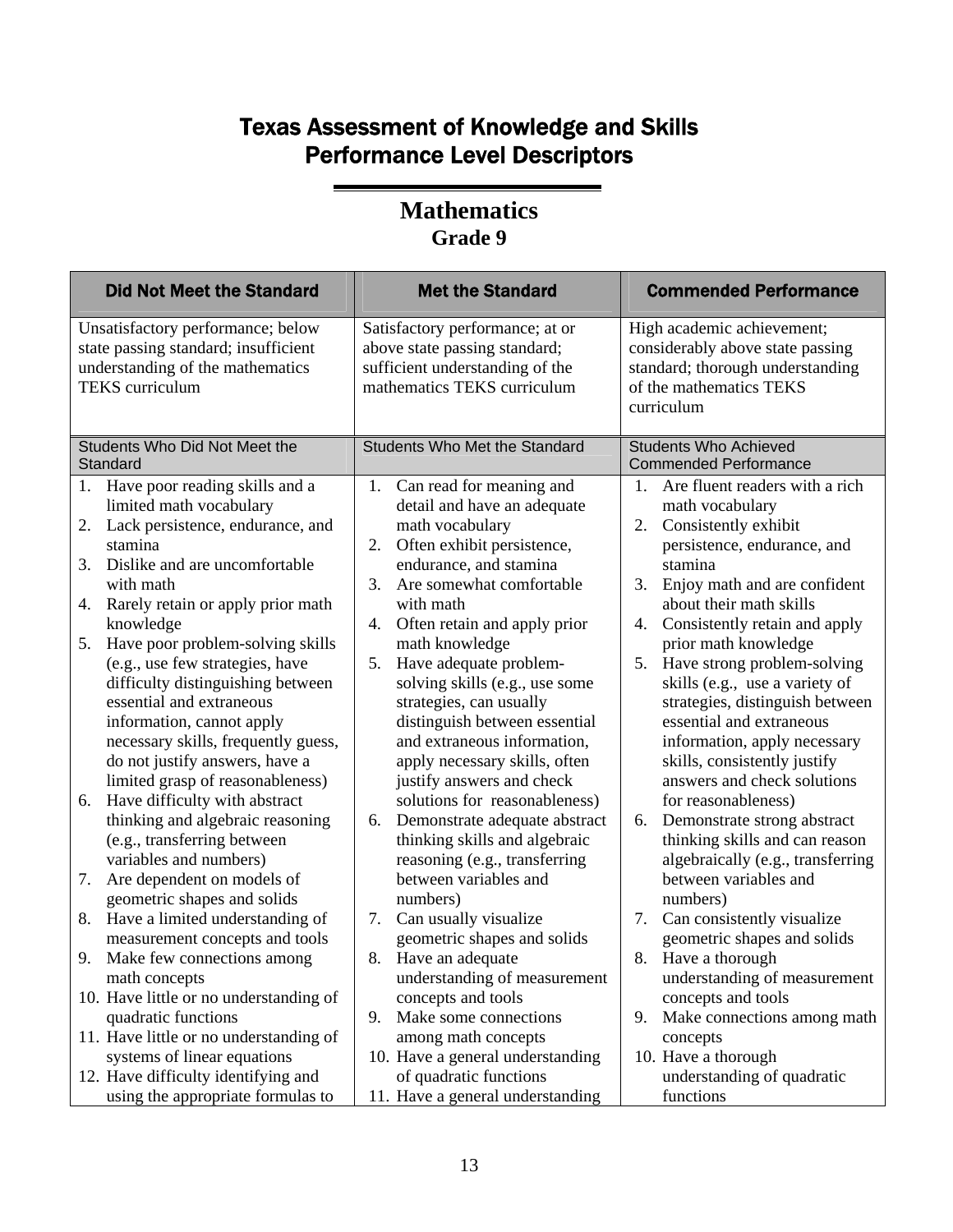| solve problems                                                                                                                         | of systems of linear equations                                                                                                                     | 11. Have a thorough                                                                                                                                 |
|----------------------------------------------------------------------------------------------------------------------------------------|----------------------------------------------------------------------------------------------------------------------------------------------------|-----------------------------------------------------------------------------------------------------------------------------------------------------|
| 13. Fail to make connections among<br>different representations of<br>equations and functions<br>14. Are dependent on a calculator for | 12. Can sometimes identify and<br>use appropriate formulas to<br>solve problems<br>13. Understand and begin to                                     | understanding of systems of<br>linear equations<br>12. Consistently identify and use<br>appropriate formulas to solve                               |
| basic skills and have a limited<br>ability to use a graphing calculator                                                                | represent equations and<br>functions in multiple ways<br>14. Have a general understanding<br>of the graphing functions on a<br>graphing calculator | problems<br>13. Can easily represent equations<br>and functions in multiple ways<br>14. Can solve problems with or<br>without a graphing calculator |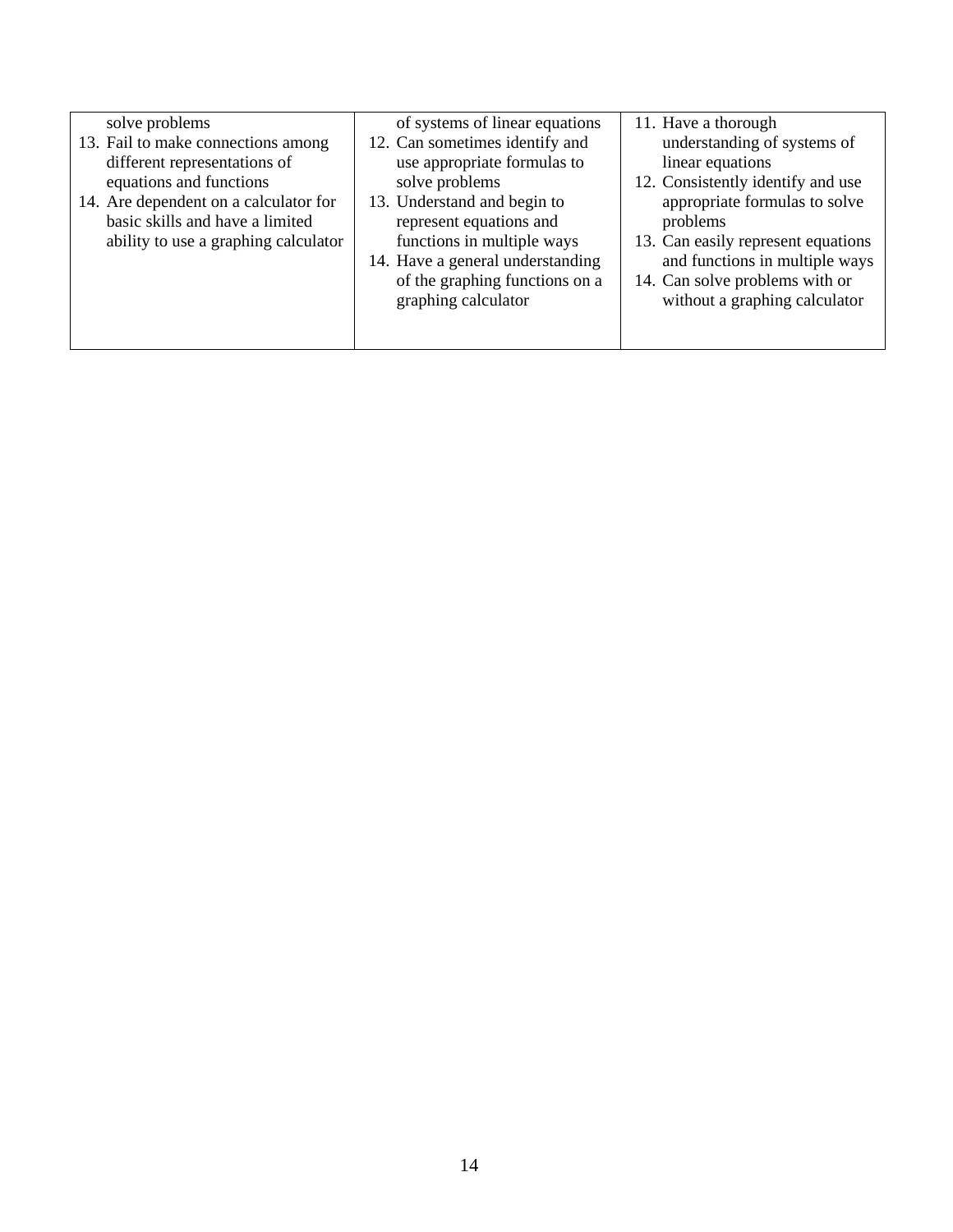| <b>Did Not Meet the Standard</b>                                                                                                                                                                                                                                                                                            | <b>Met the Standard</b>                                                                                                                                                                                                                                                    | <b>Commended Performance</b>                                                                                                                                                                                                                                                     |
|-----------------------------------------------------------------------------------------------------------------------------------------------------------------------------------------------------------------------------------------------------------------------------------------------------------------------------|----------------------------------------------------------------------------------------------------------------------------------------------------------------------------------------------------------------------------------------------------------------------------|----------------------------------------------------------------------------------------------------------------------------------------------------------------------------------------------------------------------------------------------------------------------------------|
| Unsatisfactory performance; below<br>state passing standard; insufficient<br>understanding of the mathematics<br><b>TEKS</b> curriculum                                                                                                                                                                                     | Satisfactory performance; at or<br>above state passing standard;<br>sufficient understanding of the<br>mathematics TEKS curriculum                                                                                                                                         | High academic achievement;<br>considerably above state passing<br>standard; thorough understanding<br>of the mathematics TEKS<br>curriculum                                                                                                                                      |
| Students Who Did Not Meet the<br>Standard                                                                                                                                                                                                                                                                                   | Students Who Met the Standard                                                                                                                                                                                                                                              | <b>Students Who Achieved</b><br><b>Commended Performance</b>                                                                                                                                                                                                                     |
| Have poor reading skills and a                                                                                                                                                                                                                                                                                              | Can read for meaning and                                                                                                                                                                                                                                                   | Are fluent readers with a rich                                                                                                                                                                                                                                                   |
| 1.                                                                                                                                                                                                                                                                                                                          | 1.                                                                                                                                                                                                                                                                         | 1.                                                                                                                                                                                                                                                                               |
| limited math vocabulary                                                                                                                                                                                                                                                                                                     | detail and have an adequate                                                                                                                                                                                                                                                | math vocabulary                                                                                                                                                                                                                                                                  |
| Lack persistence, endurance, and                                                                                                                                                                                                                                                                                            | math vocabulary                                                                                                                                                                                                                                                            | Consistently exhibit                                                                                                                                                                                                                                                             |
| 2.                                                                                                                                                                                                                                                                                                                          | Often exhibit persistence,                                                                                                                                                                                                                                                 | 2.                                                                                                                                                                                                                                                                               |
| stamina                                                                                                                                                                                                                                                                                                                     | 2.                                                                                                                                                                                                                                                                         | persistence, endurance, and                                                                                                                                                                                                                                                      |
| 3.                                                                                                                                                                                                                                                                                                                          | endurance, and stamina                                                                                                                                                                                                                                                     | stamina                                                                                                                                                                                                                                                                          |
| Dislike and are uncomfortable                                                                                                                                                                                                                                                                                               | Are somewhat comfortable                                                                                                                                                                                                                                                   | 3.                                                                                                                                                                                                                                                                               |
| with math                                                                                                                                                                                                                                                                                                                   | 3.                                                                                                                                                                                                                                                                         | Enjoy math and are confident                                                                                                                                                                                                                                                     |
| Rarely retain or apply prior math                                                                                                                                                                                                                                                                                           | with math                                                                                                                                                                                                                                                                  | about their math skills                                                                                                                                                                                                                                                          |
| 4.                                                                                                                                                                                                                                                                                                                          | Often retain and apply prior                                                                                                                                                                                                                                               | Consistently retain and apply                                                                                                                                                                                                                                                    |
| knowledge                                                                                                                                                                                                                                                                                                                   | 4.                                                                                                                                                                                                                                                                         | 4.                                                                                                                                                                                                                                                                               |
| Have poor problem-solving skills<br>5.<br>(e.g., use few strategies, have<br>difficulty distinguishing between<br>essential and extraneous<br>information, cannot apply<br>necessary skills, frequently guess,<br>do not justify answers, have a<br>limited grasp of reasonableness)<br>Have difficulty with abstract<br>6. | math knowledge<br>Have adequate problem-<br>5.<br>solving skills (e.g., use some<br>strategies, can usually<br>distinguish between essential<br>and extraneous information,<br>apply necessary skills, often<br>justify answers and check<br>solutions for reasonableness) | prior math knowledge<br>Have strong problem-solving<br>5.<br>skills (e.g., use a variety of<br>strategies, distinguish between<br>essential and extraneous<br>information, apply necessary<br>skills, consistently justify<br>answers and check solutions<br>for reasonableness) |
| thinking and algebraic reasoning<br>(e.g., transferring between<br>variables and numbers)                                                                                                                                                                                                                                   | Demonstrate adequate abstract<br>6.<br>thinking skills and algebraic<br>reasoning (e.g., transferring                                                                                                                                                                      | Demonstrate strong abstract<br>6.<br>thinking skills and can reason<br>algebraically (e.g., transferring                                                                                                                                                                         |
| Are dependent on models of<br>7.<br>geometric shapes and solids                                                                                                                                                                                                                                                             | between variables and<br>numbers)                                                                                                                                                                                                                                          | between variables and<br>numbers)                                                                                                                                                                                                                                                |
| Have a limited understanding of                                                                                                                                                                                                                                                                                             | Can usually visualize                                                                                                                                                                                                                                                      | 7.                                                                                                                                                                                                                                                                               |
| 8.                                                                                                                                                                                                                                                                                                                          | 7.                                                                                                                                                                                                                                                                         | Can consistently visualize                                                                                                                                                                                                                                                       |
| measurement concepts and tools                                                                                                                                                                                                                                                                                              | geometric shapes and solids                                                                                                                                                                                                                                                | geometric shapes and solids                                                                                                                                                                                                                                                      |
| Make few connections among                                                                                                                                                                                                                                                                                                  | Have an adequate                                                                                                                                                                                                                                                           | 8.                                                                                                                                                                                                                                                                               |
| 9.                                                                                                                                                                                                                                                                                                                          | 8.                                                                                                                                                                                                                                                                         | Have a thorough                                                                                                                                                                                                                                                                  |
| math concepts                                                                                                                                                                                                                                                                                                               | understanding of measurement                                                                                                                                                                                                                                               | understanding of measurement                                                                                                                                                                                                                                                     |
| 10. Have little or no understanding of<br>quadratic functions                                                                                                                                                                                                                                                               | concepts and tools<br>Make some connections<br>9.                                                                                                                                                                                                                          | concepts and tools<br>Make connections among math<br>9.                                                                                                                                                                                                                          |
| 11. Have little or no understanding of                                                                                                                                                                                                                                                                                      | among math concepts                                                                                                                                                                                                                                                        | concepts                                                                                                                                                                                                                                                                         |
| systems of linear equations                                                                                                                                                                                                                                                                                                 | 10. Have a general understanding                                                                                                                                                                                                                                           | 10. Have a thorough                                                                                                                                                                                                                                                              |
| 12. Have difficulty identifying and                                                                                                                                                                                                                                                                                         | of quadratic functions                                                                                                                                                                                                                                                     | understanding of quadratic                                                                                                                                                                                                                                                       |
| using the appropriate formulas to                                                                                                                                                                                                                                                                                           | 11. Have a general understanding                                                                                                                                                                                                                                           | functions                                                                                                                                                                                                                                                                        |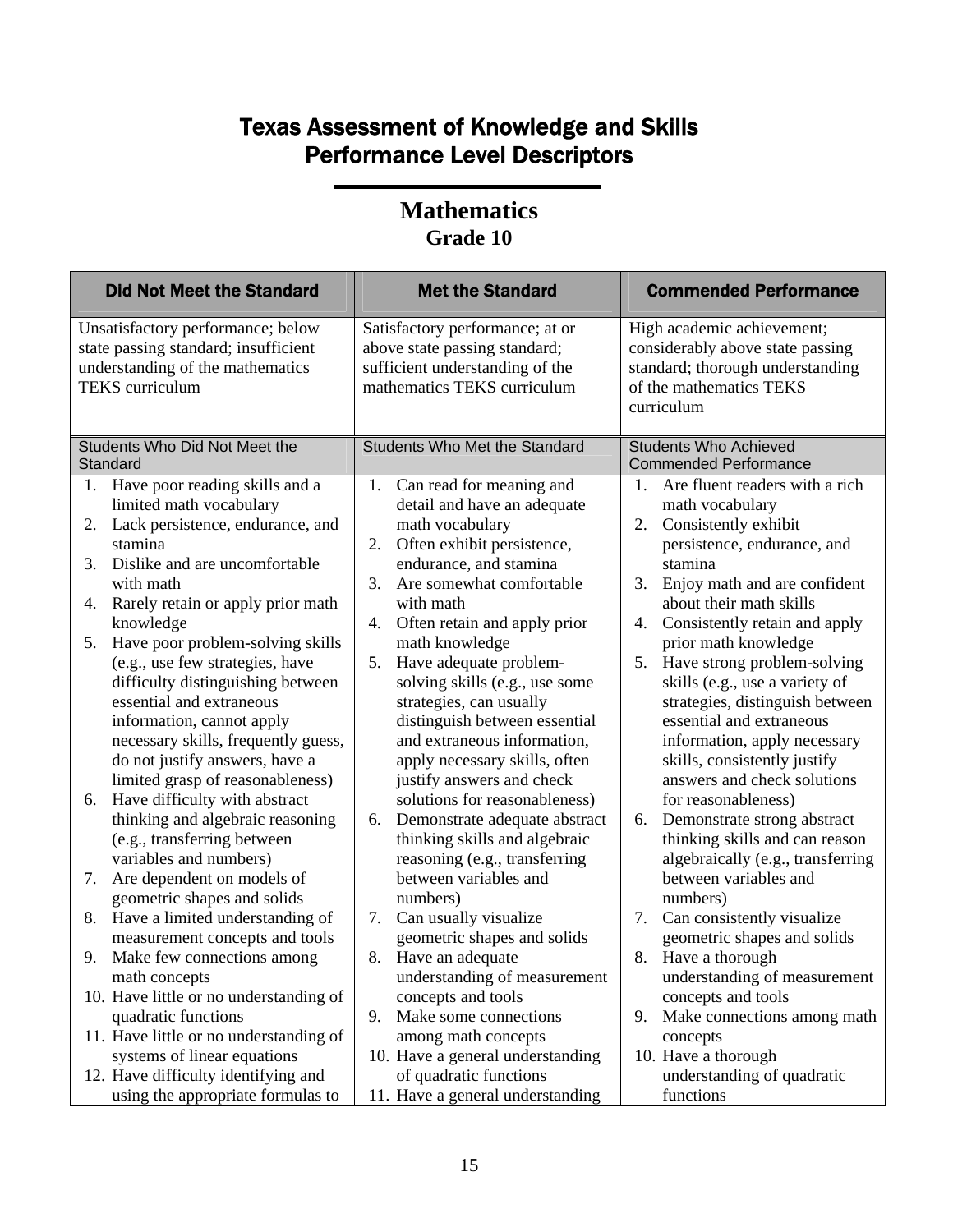| solve problems<br>13. Fail to make connections among<br>different representations of<br>equations and functions<br>14. Are dependent on a calculator for<br>basic skills and have limited<br>ability to use a graphing<br>calculator | of systems of linear equations<br>12. Can sometimes identify and<br>use the appropriate formulas to<br>solve problems<br>13. Understand and begin to<br>represent equations and<br>functions in multiple ways<br>14. Have a general understanding<br>of the graphing functions on a<br>graphing calculator | 11. Have a thorough<br>understanding of systems of<br>linear equations<br>12. Consistently identify and use<br>the appropriate formulas to<br>solve problems<br>13. Can easily represent equations<br>and functions in multiple ways<br>14. Can solve problems with or<br>without a graphing calculator |
|--------------------------------------------------------------------------------------------------------------------------------------------------------------------------------------------------------------------------------------|------------------------------------------------------------------------------------------------------------------------------------------------------------------------------------------------------------------------------------------------------------------------------------------------------------|---------------------------------------------------------------------------------------------------------------------------------------------------------------------------------------------------------------------------------------------------------------------------------------------------------|
|--------------------------------------------------------------------------------------------------------------------------------------------------------------------------------------------------------------------------------------|------------------------------------------------------------------------------------------------------------------------------------------------------------------------------------------------------------------------------------------------------------------------------------------------------------|---------------------------------------------------------------------------------------------------------------------------------------------------------------------------------------------------------------------------------------------------------------------------------------------------------|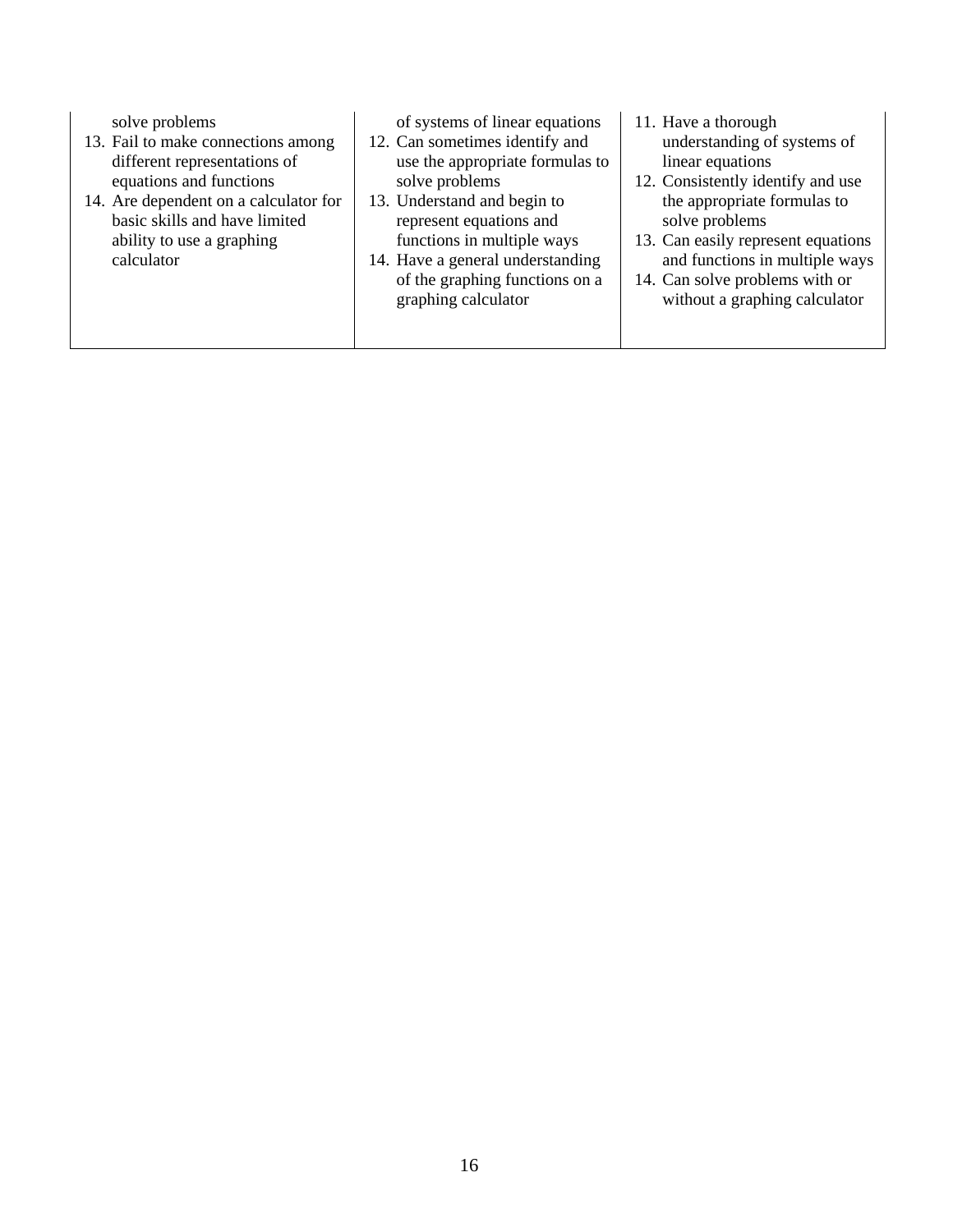| <b>Did Not Meet the Standard</b>                                                                                                                                                                                                                                                                                                                                                                                         | <b>Met the Standard</b>                                                                                                                                                                                                                                                                                                                                                             | <b>Commended Performance</b>                                                                                                                                                                                                                                                                                                                                                                 |
|--------------------------------------------------------------------------------------------------------------------------------------------------------------------------------------------------------------------------------------------------------------------------------------------------------------------------------------------------------------------------------------------------------------------------|-------------------------------------------------------------------------------------------------------------------------------------------------------------------------------------------------------------------------------------------------------------------------------------------------------------------------------------------------------------------------------------|----------------------------------------------------------------------------------------------------------------------------------------------------------------------------------------------------------------------------------------------------------------------------------------------------------------------------------------------------------------------------------------------|
| Unsatisfactory performance; below<br>state passing standard; insufficient<br>understanding of the mathematics<br><b>TEKS</b> curriculum                                                                                                                                                                                                                                                                                  | Satisfactory performance; at or<br>above state passing standard;<br>sufficient understanding of the<br>mathematics TEKS curriculum                                                                                                                                                                                                                                                  | High academic achievement;<br>considerably above state passing<br>standard; thorough understanding<br>of the mathematics TEKS<br>curriculum                                                                                                                                                                                                                                                  |
| Students Who Did Not Meet the<br>Standard                                                                                                                                                                                                                                                                                                                                                                                | Students Who Met the Standard                                                                                                                                                                                                                                                                                                                                                       | <b>Students Who Achieved</b><br><b>Commended Performance</b>                                                                                                                                                                                                                                                                                                                                 |
| Have poor reading skills and a<br>1.<br>limited math vocabulary<br>Lack persistence, endurance, and<br>2.<br>stamina<br>3.<br>Dislike and are uncomfortable                                                                                                                                                                                                                                                              | Can read for meaning and<br>1.<br>detail and have an adequate<br>math vocabulary<br>Often exhibit persistence,<br>2.<br>endurance, and stamina                                                                                                                                                                                                                                      | Are fluent readers with a rich<br>1.<br>math vocabulary<br>Consistently exhibit<br>2.<br>persistence, endurance, and<br>stamina                                                                                                                                                                                                                                                              |
| with math<br>Rarely retain or apply prior math<br>4.<br>knowledge                                                                                                                                                                                                                                                                                                                                                        | Are somewhat comfortable<br>3.<br>with math<br>Often retain and apply prior<br>4.                                                                                                                                                                                                                                                                                                   | 3.<br>Enjoy math and are confident<br>about their math skills<br>Consistently retain and apply<br>4.                                                                                                                                                                                                                                                                                         |
| Have poor problem-solving skills<br>5.<br>(e.g., use few strategies, have<br>difficulty distinguishing between<br>essential and extraneous<br>information, cannot apply<br>necessary skills, frequently guess,<br>do not justify answers, have a<br>limited grasp of reasonableness)<br>Have difficulty with abstract<br>6.<br>thinking and algebraic reasoning<br>(e.g., transferring between<br>variables and numbers) | math knowledge<br>Have adequate problem-<br>5.<br>solving skills (e.g., use some<br>strategies, can usually<br>distinguish between essential<br>and extraneous information,<br>apply necessary skills, often<br>justify answers and check<br>solutions for reasonableness)<br>Demonstrate adequate abstract<br>6.<br>thinking skills and algebraic<br>reasoning (e.g., transferring | prior math knowledge<br>5.<br>Have strong problem-solving<br>skills (e.g., use a variety of<br>strategies, distinguish between<br>essential and extraneous<br>information, apply necessary<br>skills, consistently justify<br>answers and check solutions<br>for reasonableness)<br>Demonstrate strong abstract<br>6.<br>thinking skills and can reason<br>algebraically (e.g., transferring |
| Are dependent on models of<br>7.<br>geometric shapes and solids                                                                                                                                                                                                                                                                                                                                                          | between variables and<br>numbers)                                                                                                                                                                                                                                                                                                                                                   | between variables and<br>numbers)                                                                                                                                                                                                                                                                                                                                                            |
| 8.<br>Have a limited understanding of<br>complex measurement concepts                                                                                                                                                                                                                                                                                                                                                    | Can usually visualize<br>7.<br>geometric shapes and solids                                                                                                                                                                                                                                                                                                                          | 7.<br>Can consistently visualize<br>geometric shapes and solids                                                                                                                                                                                                                                                                                                                              |
| 9.<br>Make few connections among<br>math concepts                                                                                                                                                                                                                                                                                                                                                                        | Have an adequate<br>8.<br>understanding of complex                                                                                                                                                                                                                                                                                                                                  | 8.<br>Have a thorough<br>understanding of complex                                                                                                                                                                                                                                                                                                                                            |
| 10. Have little or no understanding of<br>quadratic functions                                                                                                                                                                                                                                                                                                                                                            | measurement concepts<br>Make some connections<br>9.                                                                                                                                                                                                                                                                                                                                 | measurement concepts<br>Make connections among math<br>9.                                                                                                                                                                                                                                                                                                                                    |
| 11. Have little or no understanding of<br>systems of linear equations                                                                                                                                                                                                                                                                                                                                                    | among math concepts<br>10. Have a general understanding                                                                                                                                                                                                                                                                                                                             | concepts<br>10. Have a thorough                                                                                                                                                                                                                                                                                                                                                              |
| 12. Have difficulty identifying and<br>using the appropriate formulas to                                                                                                                                                                                                                                                                                                                                                 | of quadratic functions<br>11. Have a general understanding                                                                                                                                                                                                                                                                                                                          | understanding of quadratic<br>functions                                                                                                                                                                                                                                                                                                                                                      |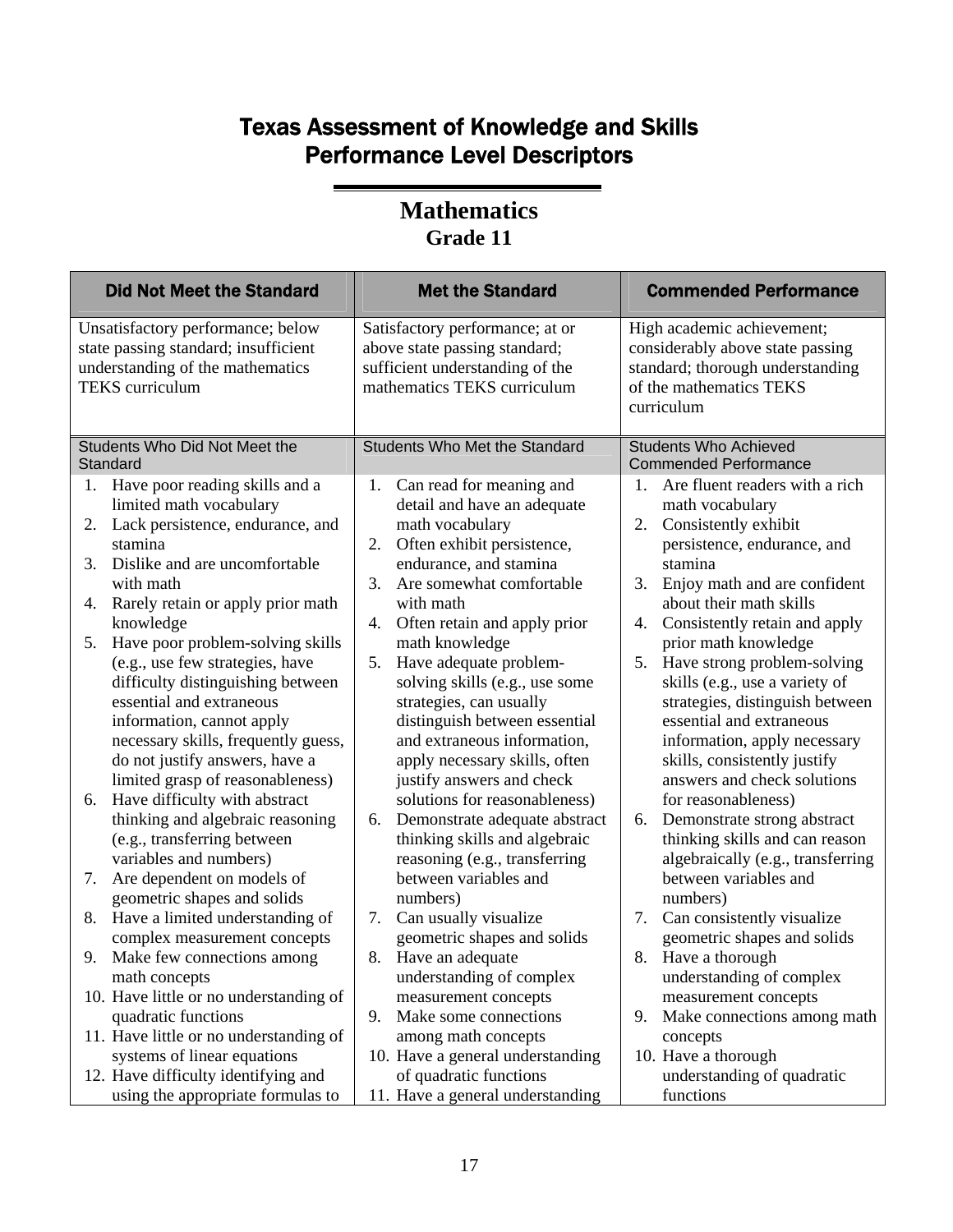solve problems

- 13. Fail to make connections among different representations of equations and functions
- 14. Are dependent on a calculator for basic skills and have limited ability to use a graphing calculator

of systems of linear equations

- 12. Can sometimes identify and use the appropriate formulas to solve problems
- 13. Understand and begin to represent equations and functions in multiple ways
- 14. Have a general understanding of the graphing functions on a graphing calculator
- 11. Have a thorough understanding of systems of linear equations
- 12. Consistently identify and use the appropriate formulas to solve problems
- 13. Can easily represent equations and functions in multiple ways
- 14. Can solve problems with or without a graphing calculator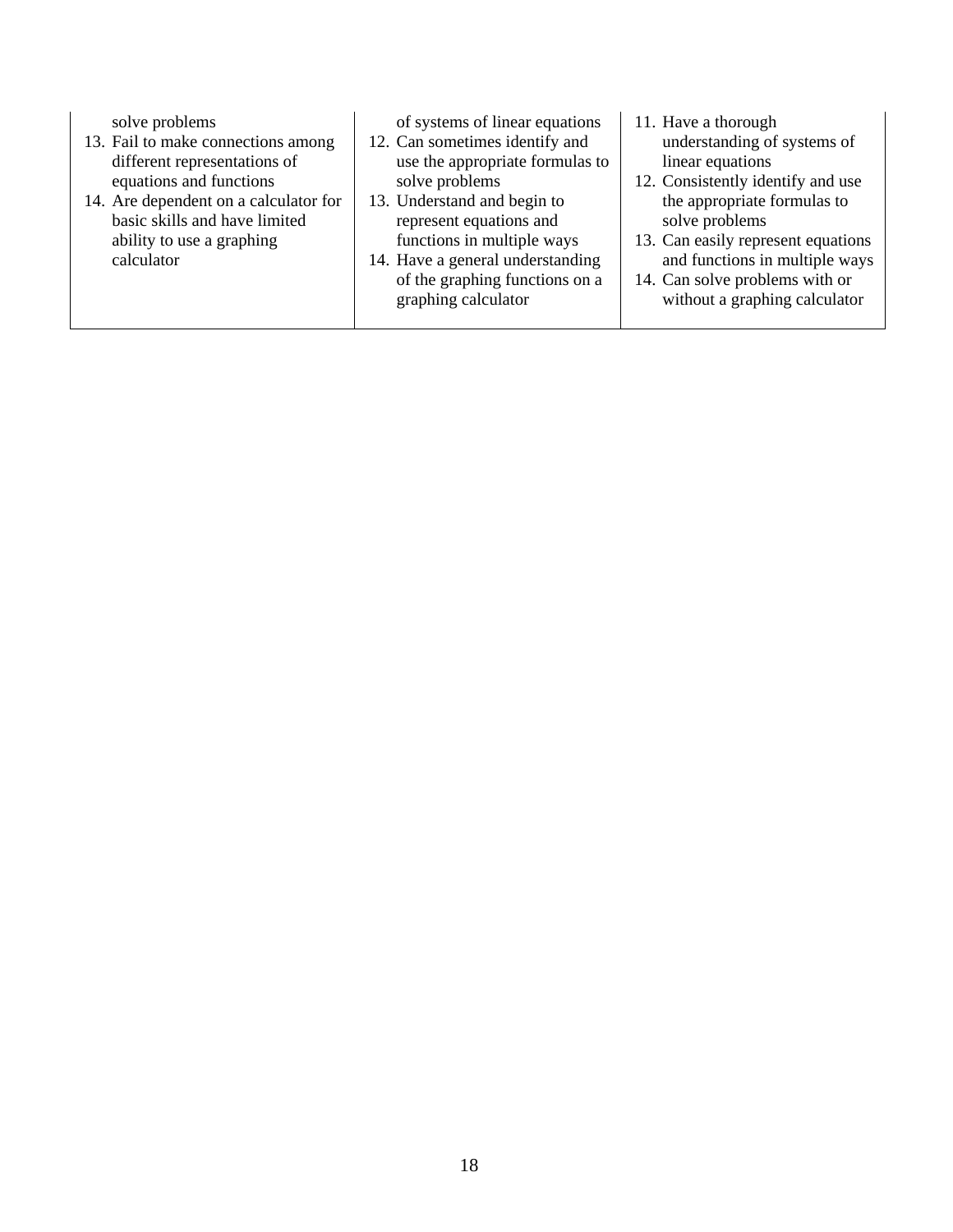# Texas Assessment of Knowledge and Skills Distinguishing Features

### **Mathematics**

| <b>GRADE 3</b>                                                                                                                                                                                                                                                                                                               | <b>GRADE 4</b>                                                                                                                                                                                                                                                                                                | <b>GRADE 5</b>                                                                                                                                                                                                                                                                                          |
|------------------------------------------------------------------------------------------------------------------------------------------------------------------------------------------------------------------------------------------------------------------------------------------------------------------------------|---------------------------------------------------------------------------------------------------------------------------------------------------------------------------------------------------------------------------------------------------------------------------------------------------------------|---------------------------------------------------------------------------------------------------------------------------------------------------------------------------------------------------------------------------------------------------------------------------------------------------------|
| Did Not Meet the Standard vs.<br><b>Met the Standard</b>                                                                                                                                                                                                                                                                     | Did Not Meet the Standard vs.<br><b>Met the Standard</b>                                                                                                                                                                                                                                                      | <b>Did Not Meet the Standard vs.</b><br><b>Met the Standard</b>                                                                                                                                                                                                                                         |
| <b>Students Who Met the Standard</b><br>1. Possess on-grade-level<br>reading skills and math<br>vocabulary in order to<br>extract important<br>information to solve<br>problems<br>2. Apply prior math<br>knowledge to new learning<br>Demonstrate recall and<br>3.<br>accuracy with basic<br>computations                   | <b>Students Who Met the Standard</b><br>Possess on-grade-level<br>1.<br>reading skills and math<br>vocabulary in order to extract<br>important information to<br>solve problems<br>Apply prior math knowledge<br>2.<br>to new learning<br>Demonstrate recall and<br>3.<br>accuracy with basic<br>computations | <b>Students Who Met the Standard</b><br>1. Possess on-grade-level<br>reading skills and math<br>vocabulary in order to extract<br>important information to<br>solve problems<br>Apply prior math knowledge<br>2.<br>to new learning<br>3. Demonstrate recall and<br>accuracy with basic<br>computations |
| <b>GRADE 3</b>                                                                                                                                                                                                                                                                                                               | <b>GRADE 4</b>                                                                                                                                                                                                                                                                                                | <b>GRADE 5</b>                                                                                                                                                                                                                                                                                          |
| <b>Met the Standard vs.</b><br><b>Commended Performance</b>                                                                                                                                                                                                                                                                  | <b>Met the Standard vs.</b><br><b>Commended Performance</b>                                                                                                                                                                                                                                                   | <b>Met the Standard vs.</b><br><b>Commended Performance</b>                                                                                                                                                                                                                                             |
| <b>Students Who Achieved</b><br><b>Commended Performance</b><br>1. Use multiple problem-<br>solving strategies and logic<br>to find reasonable solutions<br>Transfer math knowledge<br>2.<br>between abstract and<br>concrete applications<br>3. Use connections among<br>math concepts to make<br>generalizations and apply | <b>Students Who Achieved</b><br><b>Commended Performance</b><br>1. Use multiple problem-<br>solving strategies and logic<br>to find reasonable solutions<br>Transfer math knowledge<br>2.<br>between abstract and<br>concrete applications<br>Use connections among math<br>3.<br>concepts to make            | <b>Students Who Achieved</b><br><b>Commended Performance</b><br>1. Use multiple problem-<br>solving strategies and logic<br>to find reasonable solutions<br>Transfer math knowledge<br>2.<br>between abstract and<br>concrete applications<br>3. Use connections among math<br>concepts to make         |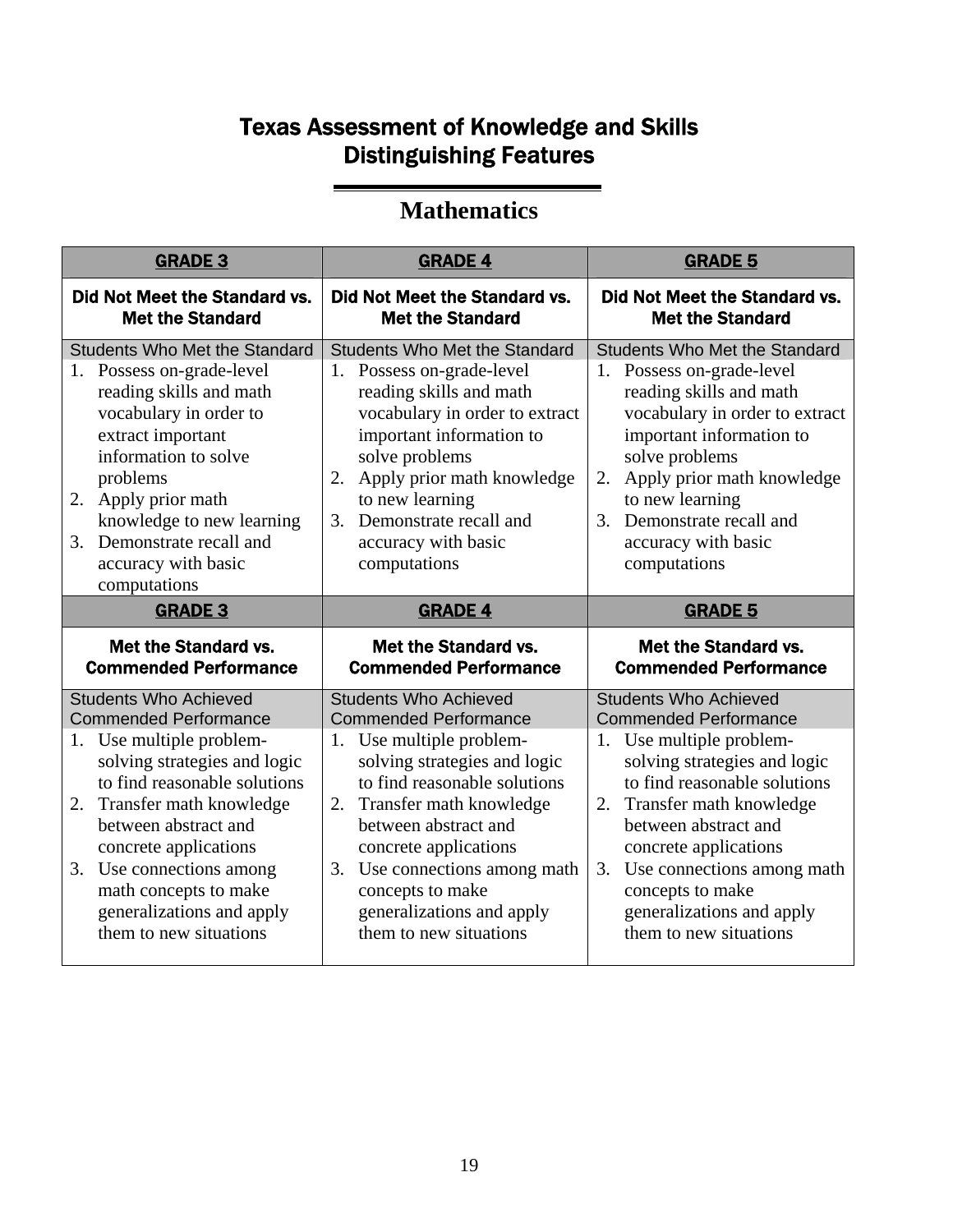# Texas Assessment of Knowledge and Skills Distinguishing Features

### **Mathematics**

| <b>GRADE 6</b>                                                                                                                                                                                                                                                                                                                | <b>GRADE 7</b>                                                                                                                                                                                                                                                                                                                   | <b>GRADE 8</b>                                                                                                                                                                                                                                                                                                                      |
|-------------------------------------------------------------------------------------------------------------------------------------------------------------------------------------------------------------------------------------------------------------------------------------------------------------------------------|----------------------------------------------------------------------------------------------------------------------------------------------------------------------------------------------------------------------------------------------------------------------------------------------------------------------------------|-------------------------------------------------------------------------------------------------------------------------------------------------------------------------------------------------------------------------------------------------------------------------------------------------------------------------------------|
| <b>Did Not Meet the Standard vs.</b><br><b>Met the Standard</b>                                                                                                                                                                                                                                                               | Did Not Meet the Standard vs.<br><b>Met the Standard</b>                                                                                                                                                                                                                                                                         | Did Not Meet the Standard vs.<br><b>Met the Standard</b>                                                                                                                                                                                                                                                                            |
| <b>Students Who Met the Standard</b><br>1. Possess on-grade-level<br>reading skills and math<br>vocabulary in order to<br>extract important<br>information to solve<br>problems<br>2. Apply prior math<br>knowledge to new learning<br>3. Demonstrate proficiency<br>with basic computations,<br>tools, symbols, and formulas | <b>Students Who Met the Standard</b><br>1. Possess on-grade-level<br>reading skills and math<br>vocabulary in order to extract<br>important information to<br>solve problems<br>Apply prior math knowledge<br>2.<br>to new learning<br>Demonstrate proficiency<br>3.<br>with basic computations,<br>tools, symbols, and formulas | Students Who Met the Standard<br>1. Possess on-grade-level reading<br>skills and math vocabulary in<br>order to extract important<br>information to solve problems<br>Apply prior math knowledge<br>2.<br>to new learning<br>3. Demonstrate proficiency with<br>basic computations, tools,<br>symbols, and formulas                 |
| <b>GRADE 6</b>                                                                                                                                                                                                                                                                                                                | <b>GRADE 7</b>                                                                                                                                                                                                                                                                                                                   | <b>GRADE 8</b>                                                                                                                                                                                                                                                                                                                      |
| <b>Met the Standard vs.</b><br><b>Commended Performance</b>                                                                                                                                                                                                                                                                   | Met the Standard vs.<br><b>Commended Performance</b>                                                                                                                                                                                                                                                                             | <b>Met the Standard vs.</b><br><b>Commended Performance</b>                                                                                                                                                                                                                                                                         |
| <b>Students Who Achieved</b><br><b>Commended Performance</b><br>1. Use multiple problem-<br>solving strategies and logic<br>to find reasonable solutions<br>2. Transfer math knowledge<br>between abstract and<br>concrete applications<br>3. Use connections among<br>math concepts to make<br>generalizations and apply     | <b>Students Who Achieved</b><br><b>Commended Performance</b><br>1. Use multiple problem-<br>solving strategies and logic<br>to find reasonable solutions<br>Transfer math knowledge<br>2.<br>between abstract and<br>concrete applications<br>3. Use connections among math<br>concepts to make<br>generalizations and apply     | <b>Students Who Achieved</b><br><b>Commended Performance</b><br>Use multiple problem-solving<br>1.<br>strategies and logic to find<br>reasonable solutions<br>Transfer math knowledge<br>2.<br>between abstract and concrete<br>applications<br>3. Use connections among math<br>concepts to make<br>generalizations and apply them |